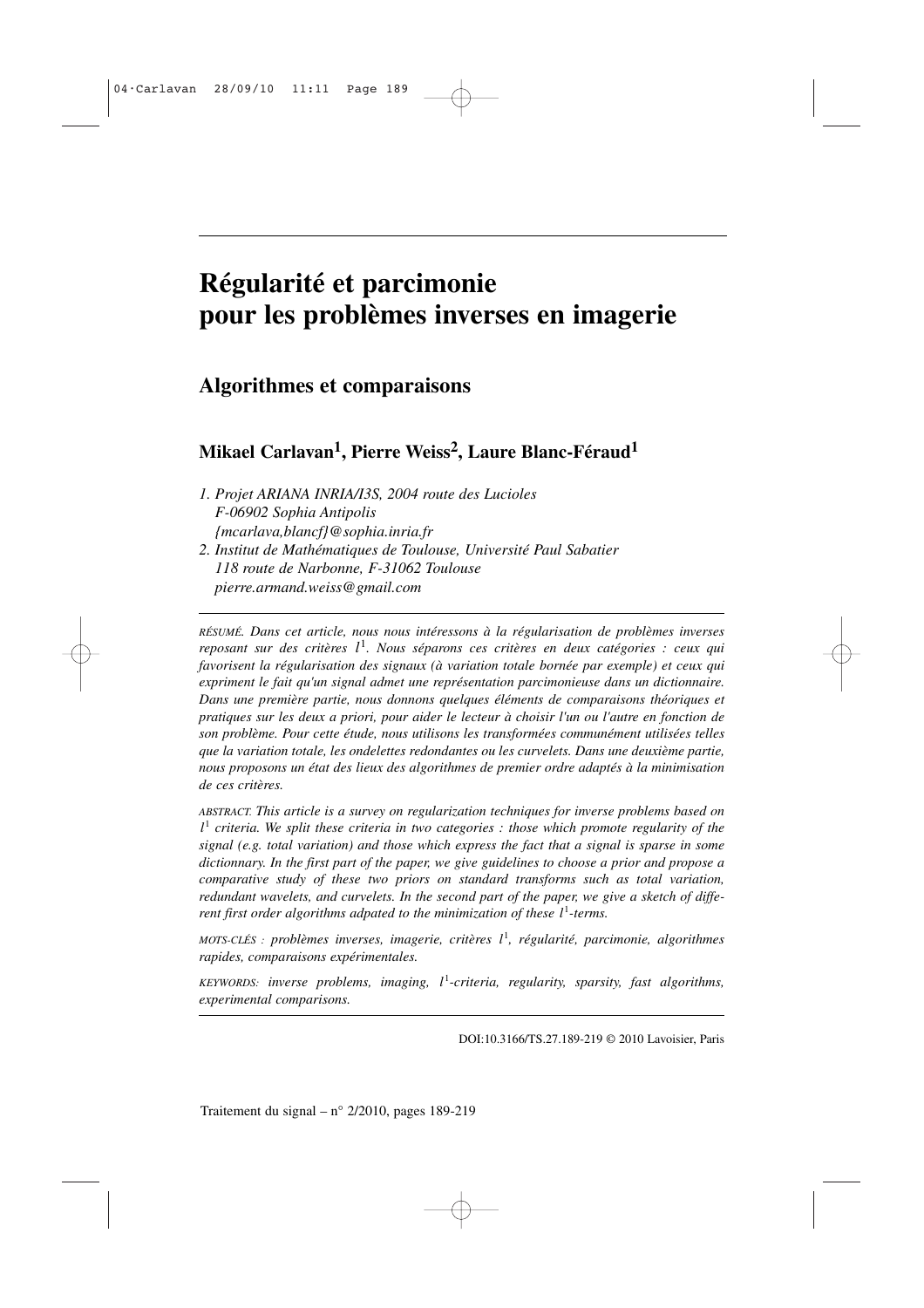#### **Extended Abstract**

Last years have known a growing interest of the signal processing community for regularization techniques that rely on  $l<sup>1</sup>$ -norms. Terms like sparsity, compressive sampling or total variation often make the headlines of conferences and specialized reviews. A lot of models and algorithms are proposed and then applied to the growing volume of inverse problems coming out in signal engineering. The purpose of this paper is to propose a survey on two aspects of these techniques.

In the first part, we briefly recall the motivation of the use of  $l<sup>1</sup>$ -norms for the regularization of inverse problems in signal and image processing. In numerical imaging, many acquisition systems provide a set of data  $z \in \mathbb{R}^m$  which can not immediately be read as an image or a sequence of images. *z* is actually a set of indirect and noisy measurements of the object of interest. In most of imaging systems, the mathematical formation model of these data writes:

$$
z = \Phi u + b \tag{1}
$$

where  $\Phi : \mathbb{R}^n \to \mathbb{R}^m$  is a linear operator (sampling grid, convolution, Radon transform, ...),  $u \in \mathbb{R}^n$  is the image to retrieve and  $b \in \mathbb{R}^m$  is an additive noise.  $\Phi$  has often a compact spectrum, making the inverse problem [1] ill-posed and thus need to be regularized by adding a prior on the image to retrieve. Many works have been focused on finding efficient priors to represent the space of images. In image processing, priors which are currently used most seem to be the ones relying on *l* 1 norms. These criteria allow to get convincing results in reasonable computing times and the analysis of minimizers properties are simplified thanks to the convexity of the different functions.

These  $l<sup>1</sup>$ -norms criteria can be splitted in two main categories, depending on whether the criterion is written in the image domain or in the transform domain: the "regularizing''(analysis) priors [2] and the "sparse''(synthesis) priors [3]. This writes:

Find 
$$
u \in \arg\min_{u \in \mathbb{R}^n} \Upsilon(\Phi u - z) + \tau \|Du\|_1
$$
. [2]

Find 
$$
v \in \arg\min_{v \in \mathbb{R}^p} \Upsilon(\Phi R v - z) + \tau ||v||_1.
$$
 [3]

where:

 $-\Upsilon : \mathbb{R}^m \to \mathbb{R} \cup \{+\infty\}$  is a function which depends on the statistics of the additive noise.

 $-\tau > 0$  is a regularization parameter.

 $-D : \mathbb{R}^n \to \mathbb{R}^p$  ( $p \ge n$ ) and  $R : \mathbb{R}^p \to \mathbb{R}^n$  are linear transforms.

The underlying idea of regularizing priors is that an image is a "smooth'' or "regular'' function while the underlying idea of sparse priors is that an image can be expressed as a combination of a small number of elementary atoms in some dictionnary. While both priors are widely used in the literature, there are very few works that compare these two priors. In the paper, several simple theoritical links between both models are proposed and we also provide an experimental comparison of these two priors on a deconvolution problem. This allows to show the perfomances of common transforms such as redundant wavelets, curvelets or total variation.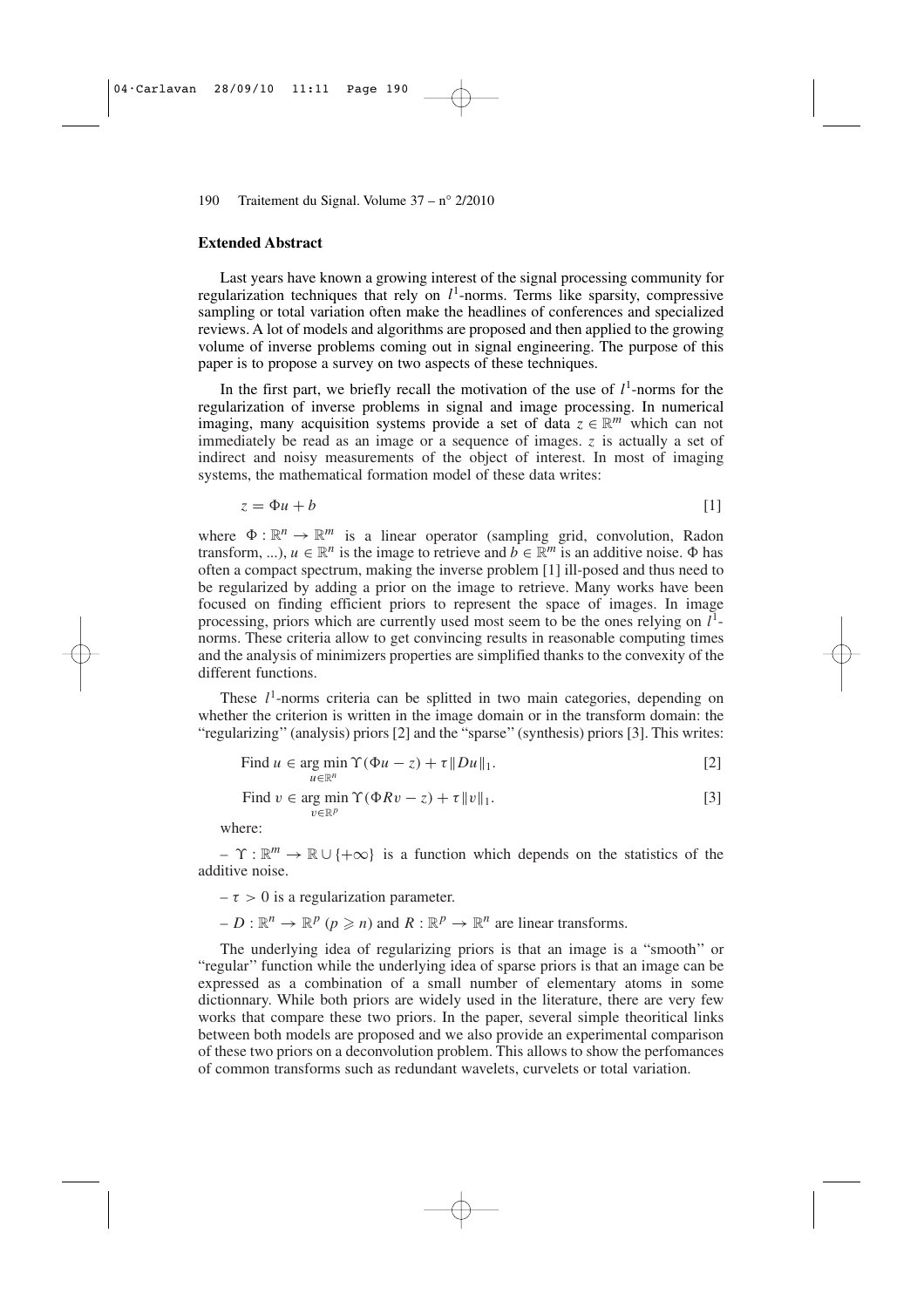In the second part, we focus on the minimization algorithms for convex criterion such as [2] and [3]. Lot of algorithms have been recently proposed in the literature and we try to describe the most representative ones and to compare them in terms of perfomance and adequacy to a given problem. Due to the problems dimensions, it seems currently impossible to obtain machine precision solutions in a reasonable computing time. When solving such large scale problems, one must try to get approximations accurate enough for the human visual system. Such accuracy can be reached in short computing times with first order techniques, which use, at each iteration, only informations such as gradient or sub-gradient. These techniques offer a low per iteration cost and need little memory. We only present these methods on the problem:

Find 
$$
x \in \arg \min_{x \in \mathbb{R}^n} f_1(x) + f_2(x)
$$
. [4]

where  $f_1 : \mathbb{R}^n \to \mathbb{R} \cup \{+\infty\}$  and  $f_2 : \mathbb{R}^n \to \mathbb{R} \cup \{+\infty\}$  are two closed convex functions.

Linear operators often present some difficulties for the resolution of these inverse problems. To bypass these difficulties, the problems can be transformed by adding linear constraints and by increasing the dimension of the optimization space. This remark leads us to classify the different algorithms in two categories: those where we directly work in the space where the problem is formulated and those which rely on adding linear constraints and increasing the problem dimension.

We first recall some convex analysis results, we then present first order algorithms which solve the initial problem direclty such as (sub-)gradient descents, forward-backward splitting techniques and their multi-step acceleration, and finally, we present several techniques which transform the problem such as Douglas-Rachford splitting and alternating direction methods.

The techniques presented seem to be more and more attractive for inverse problems in signal and image processing as they are known to be fast and to fit many situations. Unfortunately, it does not exist a general method that would outperform all others on any problem. The main idea of the paper is thus to help the reader finding out which candidate could be the ideal one for his given problem. The final answer will depend on many facts : ability to paralellize the codes, ability to compute fast linear transforms, structure of the underlying functions...

The regularization and the algorithm have to be adapted to each problem and we try in the paper to give enough informations for the choice of these elements.

#### **1. Introduction**

Ces dernières années ont vu un réel engouement de la communauté de traitement du signal et des images pour les techniques de régularisation reposant sur des critères *l* 1 . Des termes comme parcimonie, échantillonnage compressif ou variation totale font régulièrement la une de conférences ou de revues spécialisées. De nombreux modèles et algorithmes d'optimisation sont proposés puis appliqués à la masse croissante des problèmes inverses rencontrés en ingénierie du signal.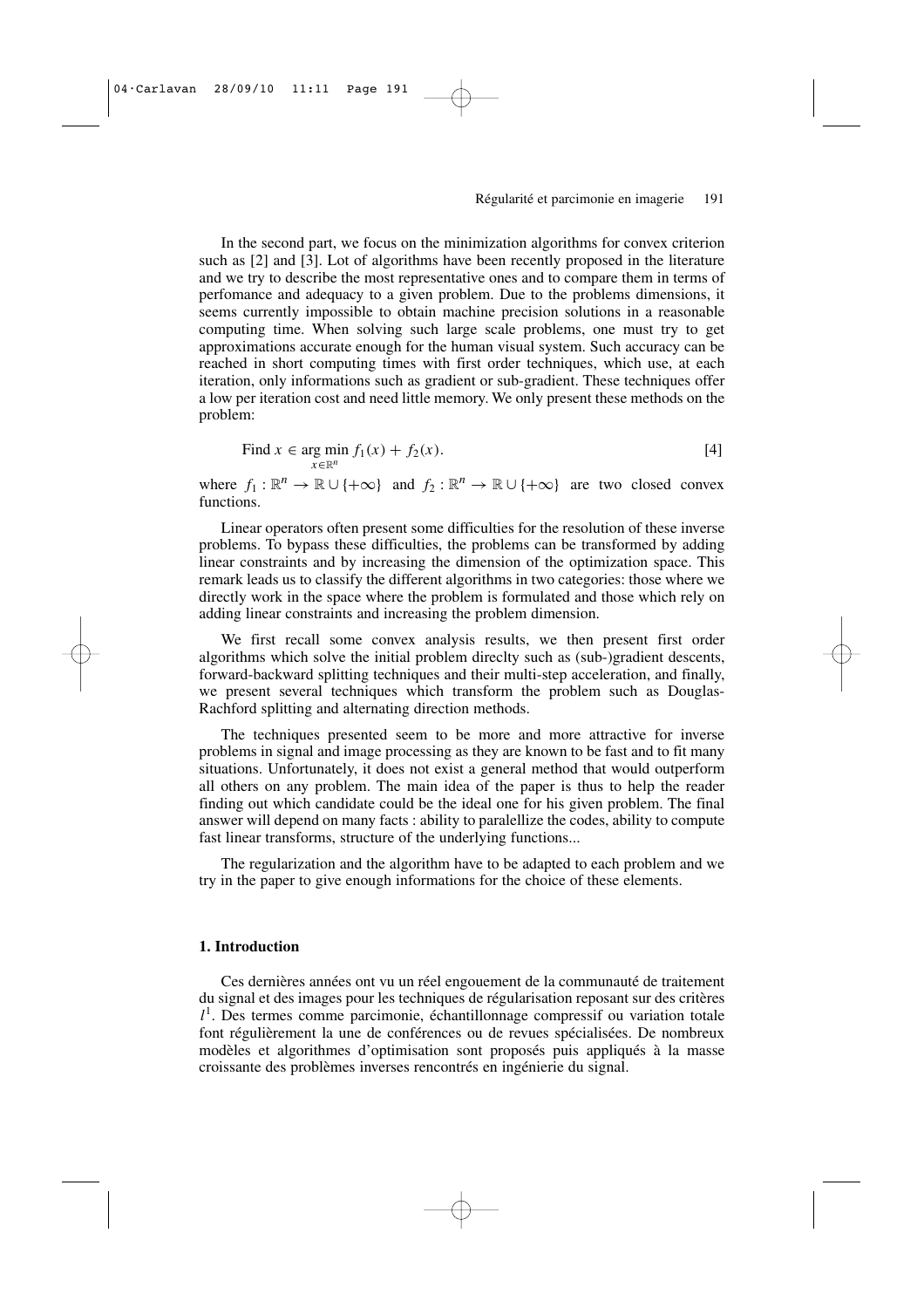Notre objectif dans cet article est de proposer un état des lieux de deux aspects de ces techniques :

– l'aspect modélisation. On s'intéresse aux différences existant entre les modèles qu'on appellera de « régularité », dont la construction repose sur le fait que les signaux à reconstruire sont supposés réguliers (à variation bornée par exemple), et les modèles dits de « parcimonie » qui consistent à chercher des signaux qui s'expriment comme une combinaison linéaire d'un petit nombre d'atomes dans un dictionnaire adapté. Ces modèles sont largement utilisés pour la résolution de problèmes inverses.

– l'aspect algorithmique. On s'intéresse à l'algorithmie nécessaire à la résolution rapide des problèmes d'optimisation convexe résultants. Nous ne présentons que des algorithmes de premier ordre, en dimension finie, tels que les descentes de (sous-) gradient, les techniques de forward-backward splitting et leur accélération multi-pas, les méthodes de type Douglas-Rachford splitting ou de directions alternées. Ces techniques sont aujourd'hui de plus en plus utilisées pour des problèmes inverses de traitement du signal et des images.

Le reste de ce document est organisé comme suit. Dans la première section, nous rappelons brièvement les principes qui motivent l'introduction de normes  $l^1$  pour la régularisation des problèmes inverses en traitement du signal et particulièrement de l'image. Nous proposons aussi une brève description des différences théoriques existant entre *a priori* de régularité et de parcimonie. Finalement, nous proposons une étude comparative expérimentale des deux *a priori* sur un problème de déconvolution. Ceci nous permet de comparer les performances de transformées utilisées communément pour la description des images, telles que les transformées en ondelettes redondantes, les curvelets ou la variation totale.

Dans la deuxième section, nous décrivons de façon succincte plusieurs algorithmes d'optimisation adaptés à la minimisation des fonctionnelles convexes résultantes. Nous nous concentrons sur les techniques de premier ordre qui présentent l'avantage d'être rapides et de s'adapter à de nombreux scénarii. Notons qu'après soumission de cet article, nous avons découvert qu'un travail similaire a été réalisé récemment (Combettes *et al.*, 2010) avec un point de vue légèrement différent (espace hilbertien, pas de comparison parcimonie/régularité). Le lecteur intéressé pourra trouver des informations et références complémentaires dans cet article.

#### **2. Régularité et parcimonie pour les problèmes inverses**

En imagerie numérique, de nombreux systèmes d'acquisition fournissent un ensemble de données  $z \in \mathbb{R}^m$  qui n'est pas directement interprétable comme une image ou une séquence d'images. *z* est en fait un ensemble de mesures indirectes et bruitées de l'objet d'intérêt. Dans la majorité des imageurs, le modèle mathématique de formation de ces données est le suivant :

$$
z = \Phi u + b \tag{5}
$$

où  $\Phi : \mathbb{R}^n \to \mathbb{R}^m$  est un opérateur linéaire (échantillonnage, convolution, transformée de Radon,...),  $u \in \mathbb{R}^n$  est l'image que l'on souhaite reconstruire et  $b \in \mathbb{R}^m$  est un bruit additif.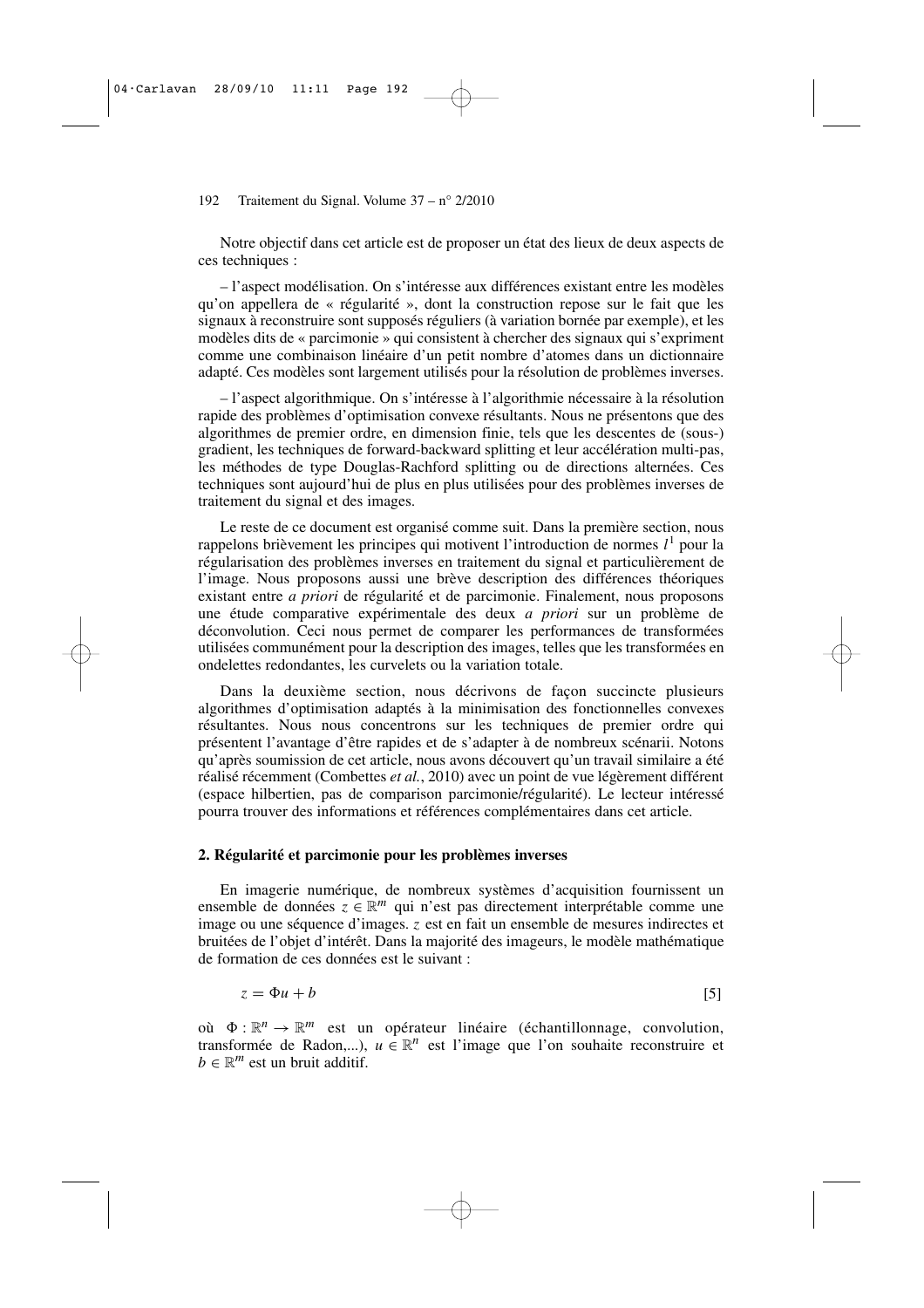Retrouver *u* à partir des mesures *z* est communément appellé problème inverse (Kirsch, 1996). Les premières techniques utilisées pour le résoudre consistaient à définir *u* comme  $\Phi^{\dagger}z$  où  $\Phi^{\dagger}$  est la pseudo-inverse de  $\Phi$ . Celle-ci peut être définie comme :

$$
\Phi^{\dagger} z = \lim_{\tau \to 0} \arg \min_{u \in \mathbb{R}^n} \|\Phi u - z\|_2^2 + \tau \|u\|_2^2.
$$
 [6]

où  $\|\cdot\|_p$  est la norme  $l^p$  standard. L'inconvénient de cette approche est que l'opérateur  $\Phi$  a généralement un spectre compact, ce qui rend le problème inverse [5] mal-posé : l'opérateur  $\Phi^{\dagger}$  possède des valeurs singulières très élevées et  $\|\Phi^{\dagger}b\|$  peut être grand même lorsque  $\|\vec{b}\|$  est faible.

En présence de bruit, de tels problèmes doivent être régularisés. Pour ce faire, les premières techniques utilisées consistaient à fixer  $\tau > 0$  et à résoudre le problème [6]. Tikhonov a analysé ce type de techniques en incluant un opérateur linéaire *G* (typiquement un opérateur différentiel) dans le terme de régularisation :

$$
\underset{u \in \mathbb{R}^n}{\arg \min} \|\Phi u - z\|_2^2 + \tau \|Gu\|_2^2. \tag{7}
$$

Des techniques encore plus générales ont été développées. Elles consistent à résoudre des problèmes de type :

$$
\underset{u \in \mathbb{R}^n}{\arg \min} \Upsilon(\Phi u - z) + \tau J(u) \tag{8}
$$

où  $\Upsilon : \mathbb{R}^m \to \mathbb{R} \cup \{+\infty\}$  est une fonction dépendant de la statistique du bruit additif, *J* est un *a priori* sur l'image à reconstruire et  $\tau > 0$  est un paramètre de régularisation. Plus τ est petit, plus l'image est proche des données, plus τ est grand, plus la solution obtenue est régularisée. Le problème de minimisation du critère [8] peut être interprété dans l'approche bayesienne comme l'estimateur du maximum *a posteriori* (MAP) où le premier terme correspond à l'antilogarithme de la vraisemblance et le deuxième terme correspond au modèle sur l'objet cherché, c'està-dire le modèle *a priori* (Idier, 2001). Dans cet article nous nous intéressons au modèle de reconstruction [8] pour différents types d'attaches aux données ϒ, et à deux types d'*a priori* de régularisation *J* (·) : les *a priori* de régularité et les *a priori* de parcimonie.

#### *2.1. Choix de la fonction d'attache aux données* ϒ

Suivant le type de bruit *b* en présence, le principe du MAP mène à différents choix pour la fonction ϒ. Les plus courants sont les suivants :

 $-$  Bruit blanc Gaussien :  $\Upsilon(\cdot) = || \cdot ||_2^2$  (Geman *et al.*, 1984).

– Bruit blanc laplacien :  $\Upsilon(\cdot) = \|\cdot\|_1$  (Hamza *et al.*, 2001).

– Approximation du bruit impulsionnel :  $\Upsilon(\cdot) = \|\cdot\|_1$  (Nikolova, 2004).

– Bruit uniforme ou quantification :  $\Upsilon(\cdot) = || \cdot ||_{\infty}$  (Gibson *et al.*, 2000 ; Weiss *et al.*, 2009).

 $-$  Bruit de Poisson :  $\Upsilon(x) = \sum_{i=1}^{n} x_i \log(x_i)$  (Lucy, 1974 ; Dupé *et al.*, 2009).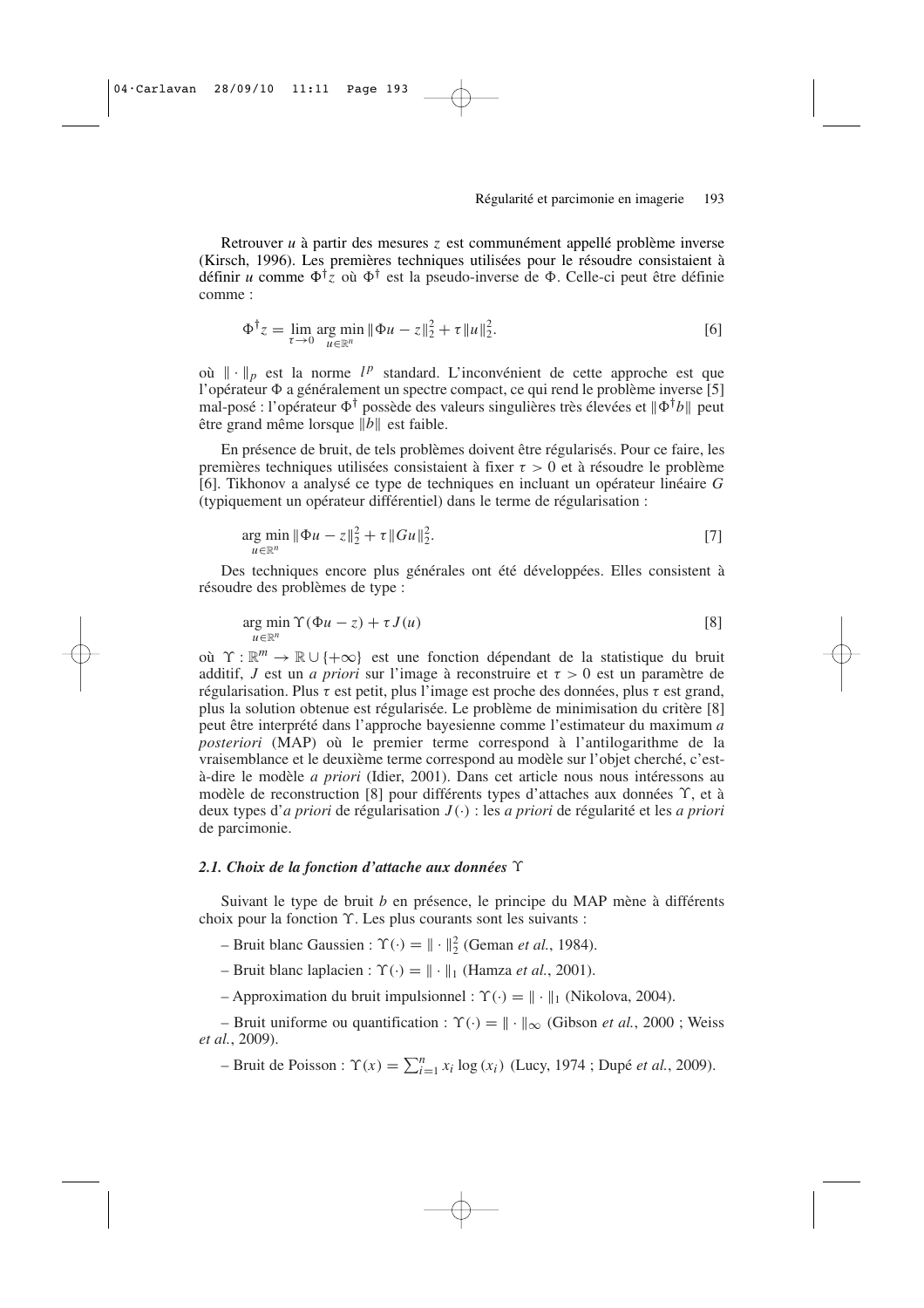Souvent, l'estimation des paramètres est plus simple si ϒ est la fonction caractéristique d'un ensemble. Par exemple, si on est en présence d'un bruit blanc additif gaussien dont on connaît la variance  $\sigma^2$ , on a intérêt à résoudre le problème contraint suivant :

$$
\arg\min_{u \in \mathbb{R}^n, \|\Phi u - z\|_2^2 \le \sigma^2 n} J(u),\tag{9}
$$

ainsi il n'est plus nécessaire d'estimer le paramètre τ. Cet exemple revient à choisir :

$$
\Upsilon(x) = \begin{cases}\n0 & \text{si } \|x\|_2^2 \le \sigma^2 n \\
+\infty & \text{sinon}\n\end{cases}.
$$
\n[10]

Notons que dans tous les exemples mentionnés ci-dessus, la fonction Υ est une fonction convexe fermée i.e. convexe semi-continue inférieurement (définitions à la section 3.1). On verra dans cet article que la convexité est une condition presque suffisante pour construire des algorithmes qui fournissent un minimum global en des temps raisonnables.

#### 2.2. Choix de la fonction de régularisation  $J(\cdot)$

La fonction  $x \mapsto \exp(-J(x))$  peut être interpretée comme une densité de probabilité sur l'espace des images. De très nombreux travaux consistent à rechercher des probabilités réalistes (Gaetan *et al.*, 208). En traitement d'image, les *a priori* qui semblent connaître le plus grand succès actuellement sont certainement ceux reposant sur des critères *l* 1 (Rudin *et al.*, 1992 ; Chambolle *et al.*, 1996 ; Donoho, 1995 ; Dupé *et al.*, 2009). Ces critères permettent en effet d'obtenir des résultats probants en des temps de calcul raisonnables et l'analyse des propriétés des minimiseurs est simplifiée par la convexité des différentes fonctions.

Ces critères *l* 1 peuvent être séparés en deux grandes catégories, selon que le critère est écrit dans le domaine image ou dans le domaine transformé : les *a priori* de « régularité » et ceux de « parcimonie ».

#### *2.2.1. A priori de régularité*

L'idée sous-jacente aux *a priori* de régularité est qu'une image est une fonction « lisse » ou « régulière » par morceaux. Par exemple, l'espace des images peut être modélisé par l'ensemble des fonctions *C*<sup>α</sup> par morceaux à bords *C*<sup>α</sup> (Le Pennec *et al.*, 2005). Il faut donc trouver des fonctions *J* qui favorisent ce type de régularité. Les meilleurs candidats existant dans la littérature sont des semi-normes de type variation totale ou Besov. Ils s'écrivent sous la forme :

$$
J(u) = ||Du||_1
$$

où  $D : \mathbb{R}^n \to \mathbb{R}^p$   $(p \ge n)$  est une transformée linéaire. Ce type d'*a priori* suscite une littérature abondante dans le cas  $D = \nabla$ , le gradient discret, *J* correspondant alors à la variation totale (Rudin *et al.*, 1992). Un *a priori* beaucoup moins utilisé pour la résolution de problèmes inverses, mais qui fournit – nous le verrons plus tard – des résultats expérimentaux de bonne qualité pour des images naturelles, consiste à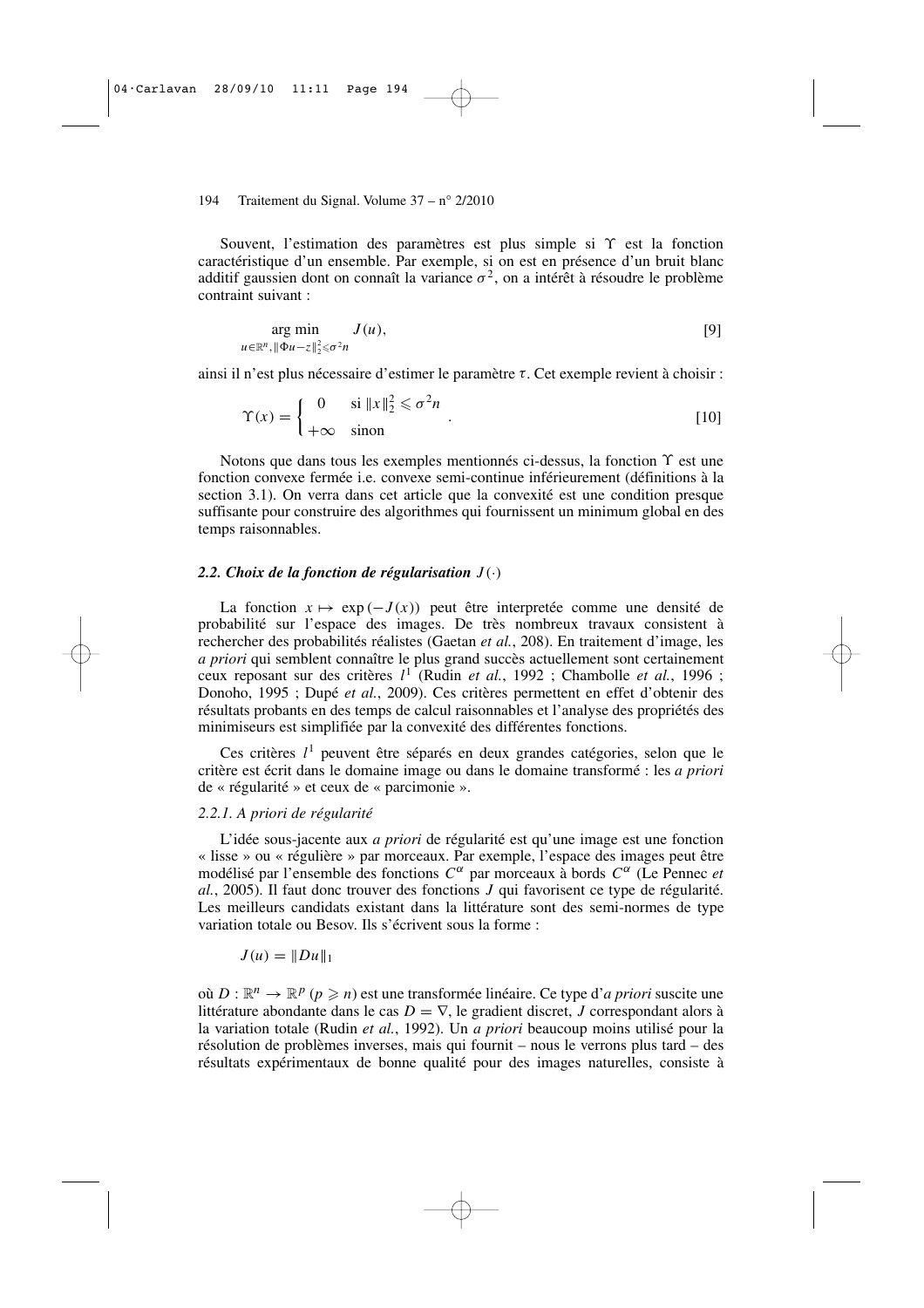choisir une transformée en ondelettes redondantes. Dans ce cas,  $||Du||_1$  correspond à une semi-norme de Besov (Chambolle *et al.*, 1996) discrétisée. En utilisant un *a priori* de régularité, le problème [8] devient alors :

Trouver 
$$
u \in \arg\min_{u \in \mathbb{R}^n} \Upsilon(\Phi u - z) + \tau \|Du\|_1.
$$

\n[11]

Par la suite, *U* désignera l'ensemble des solutions de [11]. L'utilisation de transformées en ondelettes redondantes avec un *a priori* de régularité est étonnament peu répandue dans la littérature en traitement d'image (Bect *et al*., 2004 ; Figueiredo *et al*., 2003 ; Daubechies *et al.*, 2004). Celles-ci sont beaucoup plus souvent utilisées avec un *a priori* de parcimonie, décrit dans la section suivante.

#### *2.2.2. A priori de parcimonie*

L'idée sous-jacente aux *a priori* de parcimonie est qu'une image peut s'exprimer sous la forme d'une combinaison linéaire d'un petit nombre d'atomes élémentaires  ${\{\psi_i\}}_{i}^{p}$  $\psi_i^p = 1$ ,  $\psi_i \in \mathbb{R}^n$ . Mathématiquement, ceci s'écrit :

$$
u = \sum_{i=1}^{p} v_i \psi_i
$$
 [12]

avec  $p \ge n$  mais  $\# \{v_i, v_i \neq 0\} \ll n$  (# est le cardinal d'un ensemble). L'équation [12] peut être réécrite sous la forme condensée  $u = Rv$  où  $R = [\psi_1, \psi_2, \cdots, \psi_p]$  et

 $v =$  $\sqrt{ }$  $\overline{\phantom{a}}$  $v_1$  $v_2$ . . . v*p*  $\setminus$ . *<sup>R</sup>* peut être interprété comme un opérateur de reconstruction ou de

synthèse tandis que dans le paragraphe précédent *D* désignait un opérateur de décomposition ou d'analyse. Pour pouvoir représenter tous les éléments de  $\mathbb{R}^n$ , nous supposerons par la suite que le rang de *R* est égal à *n*.

Une méthode naturelle pour favoriser la parcimonie consiste à résoudre le problème suivant :

$$
\underset{v \in \mathbb{R}^p}{\arg \min} \, \Upsilon(\Phi R v - z) + \tau \|v\|_0 \tag{13}
$$

où  $||v||_0$  est le nombre de composantes non nulles de v. Ce problème est combinatoire (NP-complet) et sa résolution rapide reste un problème ouvert. En pratique, la norme *l* 0 est remplacée par son enveloppe convexe qui est la norme *l* 1 (Chen *et al*., 1998). En utilisant cette relaxation, le problème [8] devient alors :

Trouver 
$$
v \in \arg\min_{v \in \mathbb{R}^p} \Upsilon(\Phi R v - z) + \tau \|v\|_1.
$$

\n[14]

Par la suite *V* désignera l'ensemble des solutions de [14]. Notons que lorsque  $\Upsilon(\cdot) = \|\cdot\|_2^2$ , il existe des conditions qui assurent l'égalité des solutions du problème [13] et du problème [14] (Fuchs, 2005).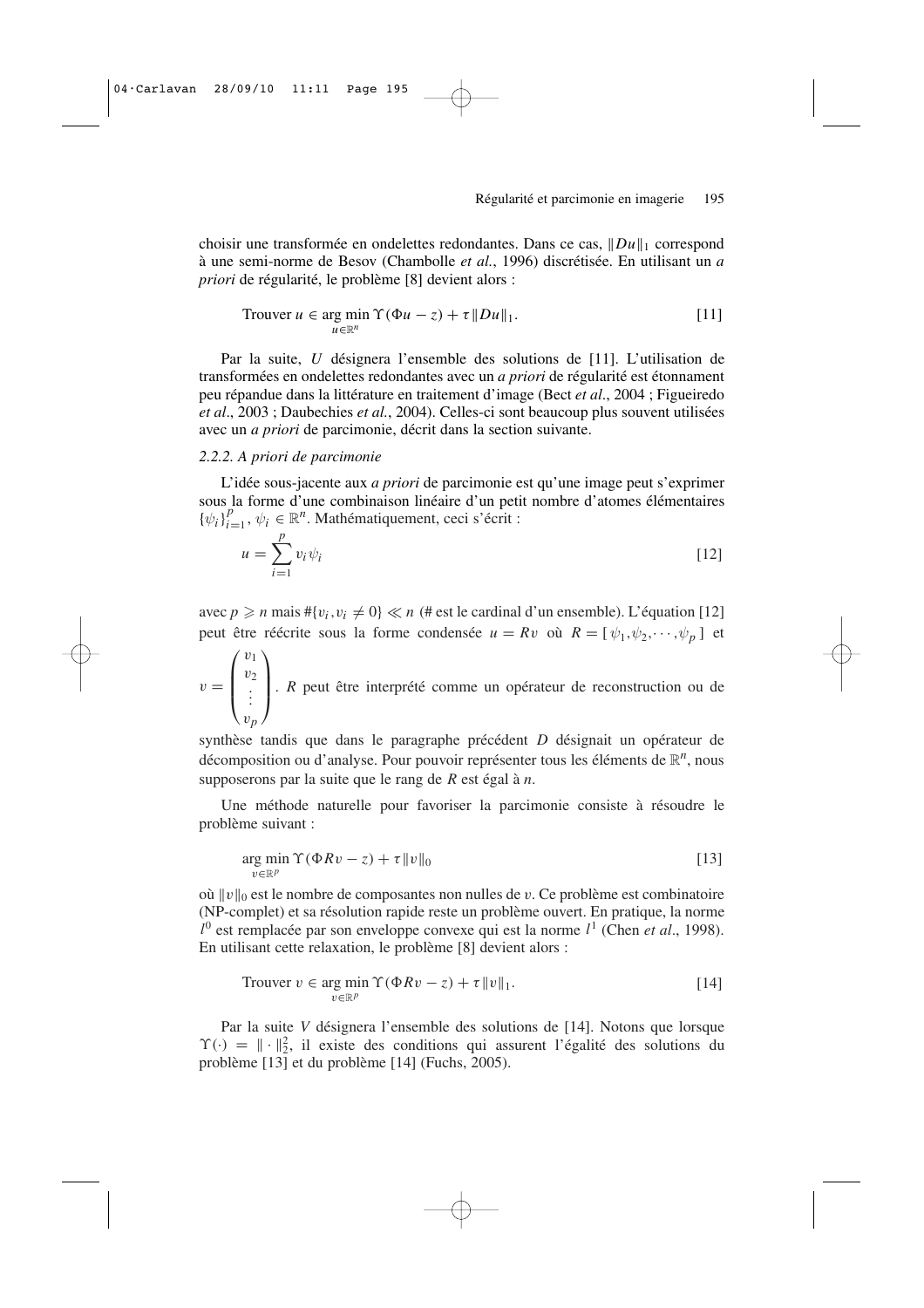#### *2.2.3. Liens théoriques élémentaires entre les deux a priori*

Bien que les deux types d'*a priori* présentés soient largement utilisés dans la littérature, il n'existe quasiment aucun travail présentant de comparaisons entre les problèmes [11] et [14], à l'exception notable de (Elad *et al.*, 2007 ; Selesnick *et al.*, 2009). L'objectif de ce paragraphe est de présenter quelques liens théoriques simples entre les deux modèles. Nous rappellerons aussi le résultat théorique principal obtenu par les auteurs de (Elad *et al.*, 2007). Ceux-ci se placent dans le cadre  $\Upsilon(\cdot) = || \cdot ||_2^2$ . Nous présenterons des résultats expérimentaux au paragraphe 2.2.4.

#### **Cas 1 :** *D* **est une base**

Un changement de variable dans [14] montre que lorsque *D* est une base, en choisissant  $\overline{R} = D^{-1}$ , nous obtenons  $V = RU$  où v est l'ensemble des solutions de [14] et *U* est l'ensemble des solutions de [11]. Ceci signifie que les deux problèmes sont équivalents, au sens où ils mènent à des solutions identiques pour  $R = D^{-1}$ .

 $\text{Cas } 2 : R = D^{\dagger}$ 

De façon plus générale, en faisant le changement de variable  $v = Du$  dans [11], et en remarquant que  $D^{\dagger}v = u$  (car  $D^{\dagger}D = I$ ), nous obtenons :

$$
U = D^{\dagger} \underset{v \in Im(D)}{\text{arg min}} \Upsilon(\Phi D^{\dagger} v - z) + \tau \|v\|_1
$$
 [15]

En choisissant  $R = D^{\dagger}$ , le problème [11] est donc identique au problème [14] à l'exception de la contrainte affine  $v \in Im(D)$ . On voit ainsi que les solutions du problème [11] sont contraintes à un espace de dimension plus faible que celles de [14].

Ceci montre qu'en utilisant le modèle de régularité [11], on ne cherche pas forcément des solutions parcimonieuses. Par exemple, en choisissant  $D = \begin{bmatrix} Id \\ F \end{bmatrix}$ *F*  $\big]$  où  $F$  est la transformée de Fourier discrète,  $Im(D)$  ne contient aucun éléments parcimonieux d'après le principe de Heisenberg. Ainsi la résolution de [15] n'a pas de raison particulière de mener à des solutions creuses.

$$
\text{Cas } 3: \Upsilon(\cdot) = \|\cdot\|_2^2 \text{ (Elad } et \text{ al., } 2007)
$$

Finalement, rappelons le théorème principal obtenu dans (Elad *et al.*, 2007) : *pour toute transformée D de rang plein, il existe une transformée R telle que pour tout*  $x^0$ ,  $U = RV$ . *L'inverse n'est pas vrai*. Ce dernier théorème indique que tout modèle de régularité peut être remplacé par un modèle de parcimonie avec une transformée *R* bien choisie. Il nous permet de conclure que les modèles de parcimonie sont plus généraux et devraient permettre d'obtenir de meilleurs résultats de reconstruction pour une transformée *R* bien adaptée aux images. En pratique, le choix d'une telle transformée est difficile et nous verrons dans la section expérimentale que les transformées utilisées actuellement donnent de meilleurs résultats de reconstruction pour des *a priori* de régularité.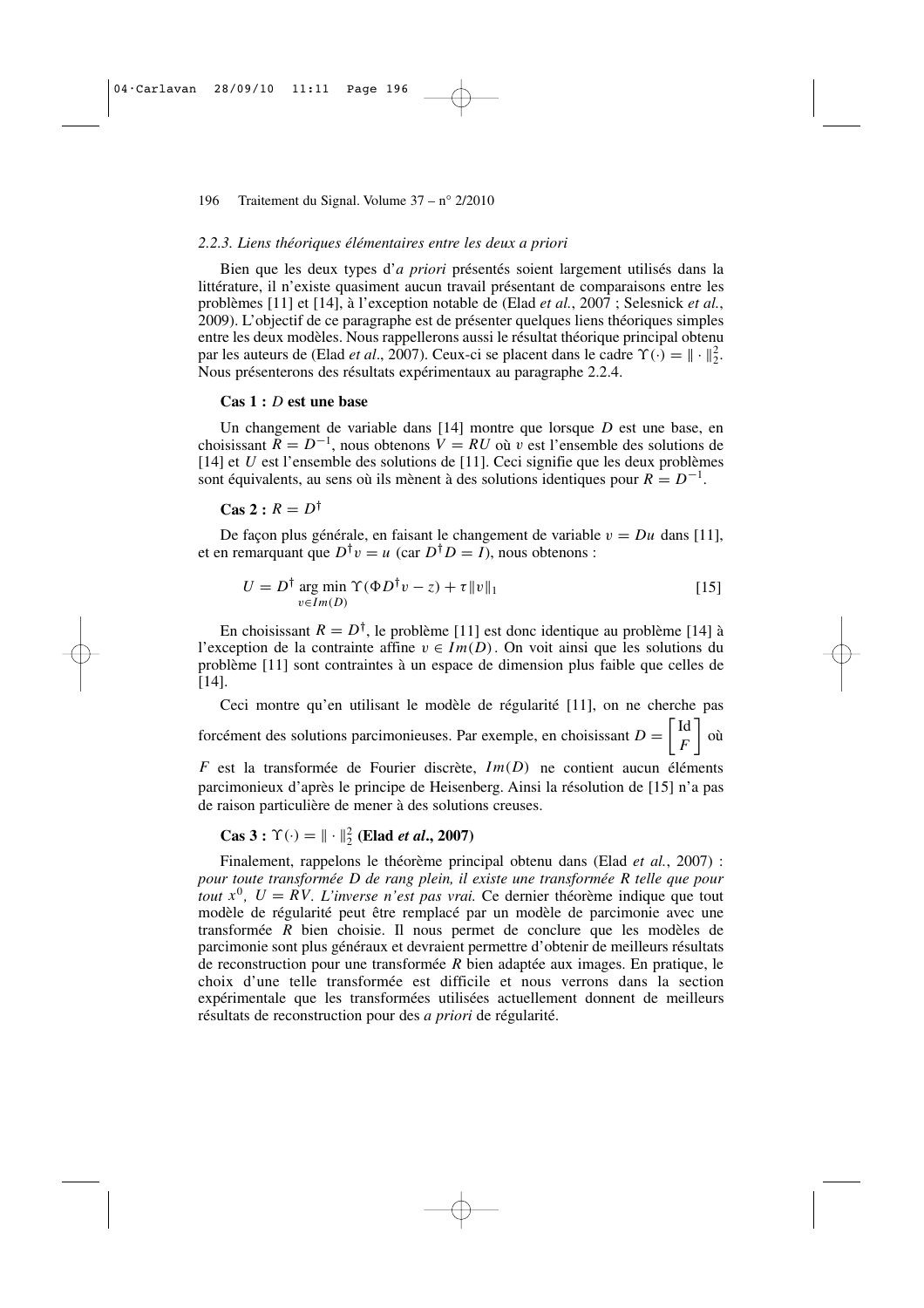#### *2.2.4. Comparaisons expérimentales des deux modèles*

Nous avons effectué des comparaisons expérimentales des deux *a priori* sur un problème de déconvolution d'image avec bruit blanc additif gaussien. Ce scénario correspond au Cas 3 décrit dans le paragraphe précédent. D'après les résultats de (Elad *et al.*, 2007), on sait qu'avec une transformée *R* bien choisie, on devrait obtenir de meilleurs résultats avec le modèle de parcimonie qu'avec le modèle de régularité.

Pour cette comparaison, nous avons utilisé les transformées linéaires utilisées fréquemment dans la littérature telles que la variation totale (TV) (Rudin *et al.*, 1992), les curvelets (Candès *et al*., 2006), les ondelettes redondantes (RDWT) de type Daubechies DB8 (Daubechies, 1992), les ondelettes redondantes complexes « dual-tree » (DTCW) (Selesnick *et al*., 2005) ainsi que des dictionnaires composés de ces différentes transformées. Notre objectif est de déterminer quel modèle fournit les meilleurs résultats en pratique et quelles transformées doivent être utilisées.

Pour comparer les modèles, nous avons convolué plusieurs images, dont l'image Barbara avec des bruits additifs gaussiens de variances  $\sigma_b^2$  égales à 0,001, 0,0025, 0,005, 0,0075 et 0,01. Nous avons utilisé un noyau de convolution gaussien d'une taille de  $7 \times 7$  pixels. À titre d'exemple, les PSNR de l'image déconvoluée sont donnés sur le tableau 1.

Cet exemple et les expériences que nous avons menées sur des images à contenus différents, nous ont permis d'arriver aux conclusions suivantes :

– **Parcimonie ou régularité ?** Une amélioration sensible peut être obtenue avec un *a priori* de parcimonie si on est capable de trouver la transformée adaptée à l'image. Visuellement, la généralité des *a priori* de parcimonie sur ceux de régularité permet de retrouver plus de détails mais également plus d'élements non désirés comme des artéfacts (voir la figure 1). Ceci semble expliquer les faibles perfomances de cet *a priori* lorsque le bruit devient trop important et les artéfacts deviennent majoritaires par rapport à l'information apportée par l'ajout de détails. Dans certaines applications comme en imagerie biologique par exemple, on préfèrera restaurer moins de détails mais avoir peu d'artéfacts et donc utiliser un *a priori* de régularité. De façon grossière, on peut conclure que les *a priori* de parcimonie peuvent être préférés à faible niveau de bruit, tandis que les *a priori* de régularité peuvent être choisis à fort niveau de bruit.

– **Quelle transformée utiliser ?** Il est assez difficile de donner une réponse à cette question tant le résultat dépend du contenu de l'image. Néanmoins, d'après les simulations que nous avons réalisé sur une base composée de quelques images naturelles (ne présentant pas particulièrement de motifs favorables à une transformée), nous avons constaté à plusieurs reprises que les ondelettes redondantes donnent de bons résultats lorsque le bruit est faible. Cependant, elles sont rapidement dépassées par des transformées un peu plus élaborées, comme les ondelettes complexes dual-tree ou les curvelets, lorsque le bruit devient important. Dans cette configuration, les ondelettes complexes dual-tree permettent d'obtenir des résultats légèrement supérieurs à ce que donnent les curvelets. Nous avons aussi remarqué qu'il est intéressant de former des dictionnaires composés de ces différentes transformées. Le dictionnaire composé des ondelettes redondantes et des curvelets permet également d'obtenir des résultats sensiblement supérieurs à ceux donnés par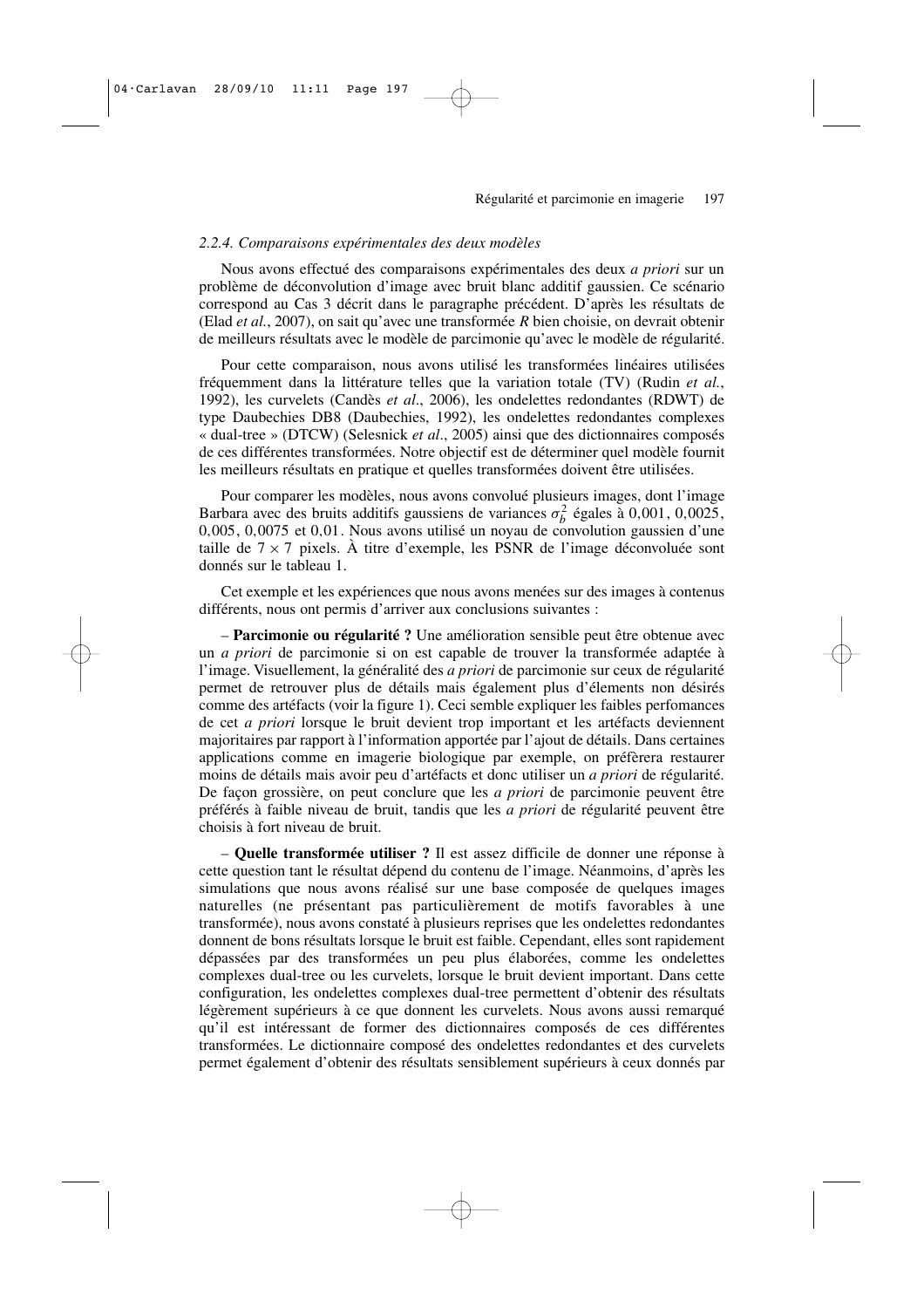les ondelettes complexes dual-tree. Pour illustrer ces propos, des résultats de déconvolution sur l'image test *Barbara* sont donnés tableau 1 et figure 1. Nous préparons en ce moment un rapport dans lequel des comparaisons détaillées sur des modèles plus variés seront effectuées.

| Observations           | 25,90 | 23,46 | 21,23 | 19,71 | 18,49 |
|------------------------|-------|-------|-------|-------|-------|
| TV                     | 27,10 | 26,33 | 25,38 | 24,77 | 24,53 |
| DTCW(R)                | 27,50 | 26,70 | 25,77 | 25,25 | 25,16 |
| Curvelets $(R)$        | 27,40 | 26,58 | 25,49 | 25,02 | 24,87 |
| RDWT(R)                | 27,69 | 26,47 | 25,79 | 24,78 | 24,45 |
| $RDWT + Curvelets (R)$ | 27,58 | 26,65 | 25,63 | 25,02 | 24,78 |
| $DTCW + Curvelets (R)$ | 27,44 | 26,65 | 25,71 | 25,21 | 25,12 |
| $RDWT + DTCW (R)$      | 27,77 | 26,70 | 25,72 | 25,09 | 24,86 |
| DTCW (P)               | 27,73 | 26,78 | 25,83 | 25,24 | 25,15 |
| Curvelets $(P)$        | 27,50 | 26,55 | 25,47 | 24,95 | 24,78 |
| RDWT(P)                | 27,60 | 26,20 | 25,09 | 24,33 | 23,91 |
| $RDWT + Curvelets (P)$ | 27,66 | 26,56 | 25,43 | 24,80 | 24,50 |
| $DTCW + Curvelets (P)$ | 27,77 | 26,81 | 25,74 | 25,14 | 24,96 |
| $RDWT + DTCW(P)$       | 27,97 | 26,84 | 25,58 | 24,75 | 24,33 |

*Tableau 1. PSNR en dB des différentes régularisations utilisées sur l'image Barbara. (P) désigne un a priori de parcimonie tandis que (R) désigne un a priori de régularité*

#### **3. Algorithmes de minimisation**

Les problèmes d'optimisation convexe [11] et [14] ont plusieurs particularités qui rendent leur résolution difficile :

– Ils sont non-différentiables ou leur gradient n'est pas Lipschitz (propriété abondement utilisée dans les algorithmes que nous présenterons).

– Ils vivent dans des espaces de très grande dimension (une image numérique est rarement composée de moins de  $10^6$  pixels et peut dépasser  $10^9$  voxels).

– Leur solution n'est pas unique en général.

– Il faut souvent obtenir des solutions en des temps courts, voire en temps réel (vidéo, imagerie médicale,...).

La dimension des problèmes fait qu'il est actuellement impossible d'obtenir des solutions de précision machine en des temps raisonnables. Lorsque l'on résout des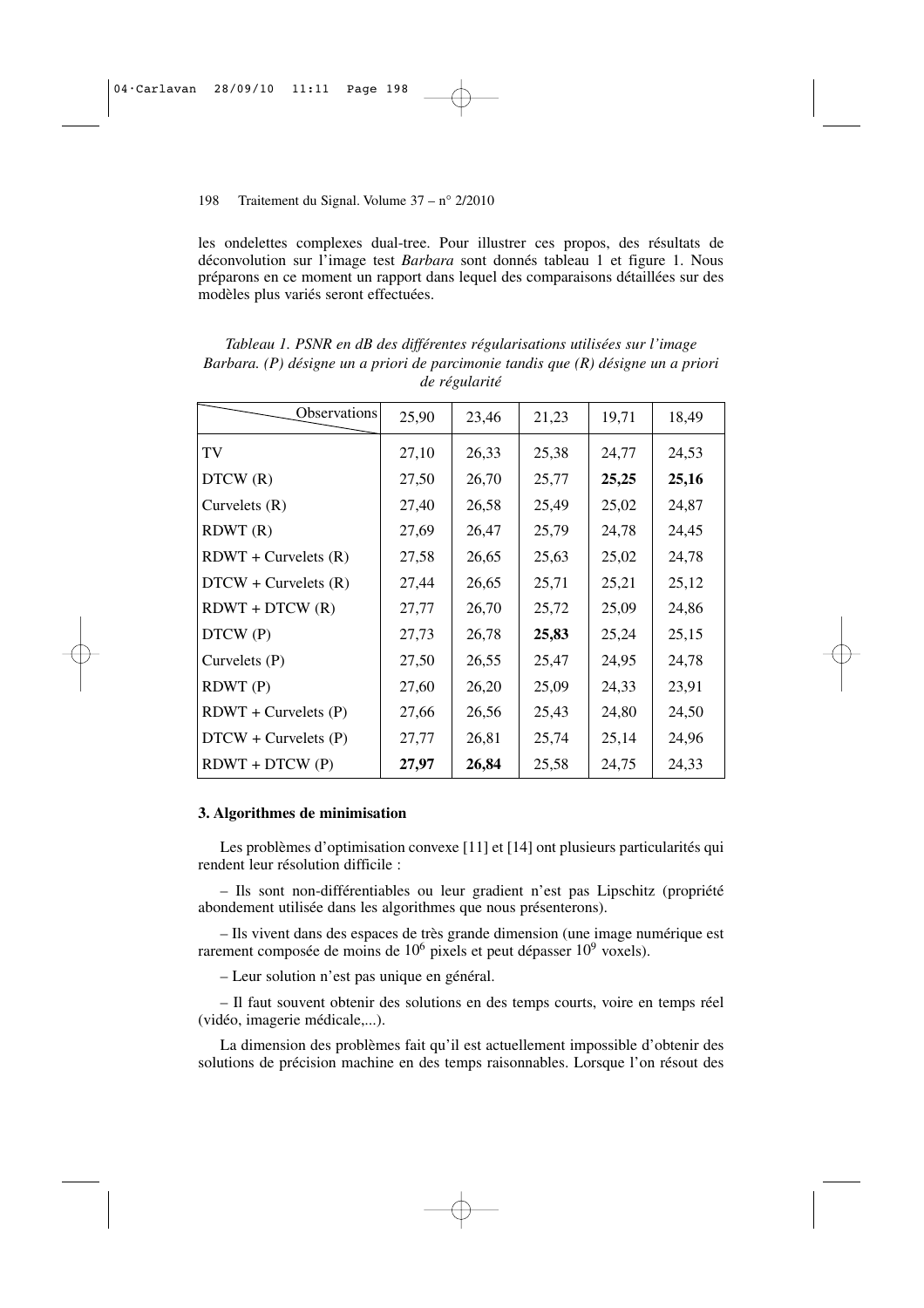

*Figure 1. Résultats sur l'image Barbara, image observée (PSNR = 25,90 dB). Seuls sont présentés les résultats avec les transformations classiques (TV, DTCW, RDWT et Curvelets) et un résultat obtenu par dictionnaire (Curvelets + RDWT). (P) désigne un a priori de parcimonie tandis que (R) désigne un a priori de régularité. De gauche à droite et de haut en bas : image d'origine, résultat obtenu avec la TV, DTCW (R), DTCW (P), Curvelets (R), Curvelets (P), RDWT (R), RDWT (P), Curvelets + RDWT (R) et Curvelets + RDWT (P)*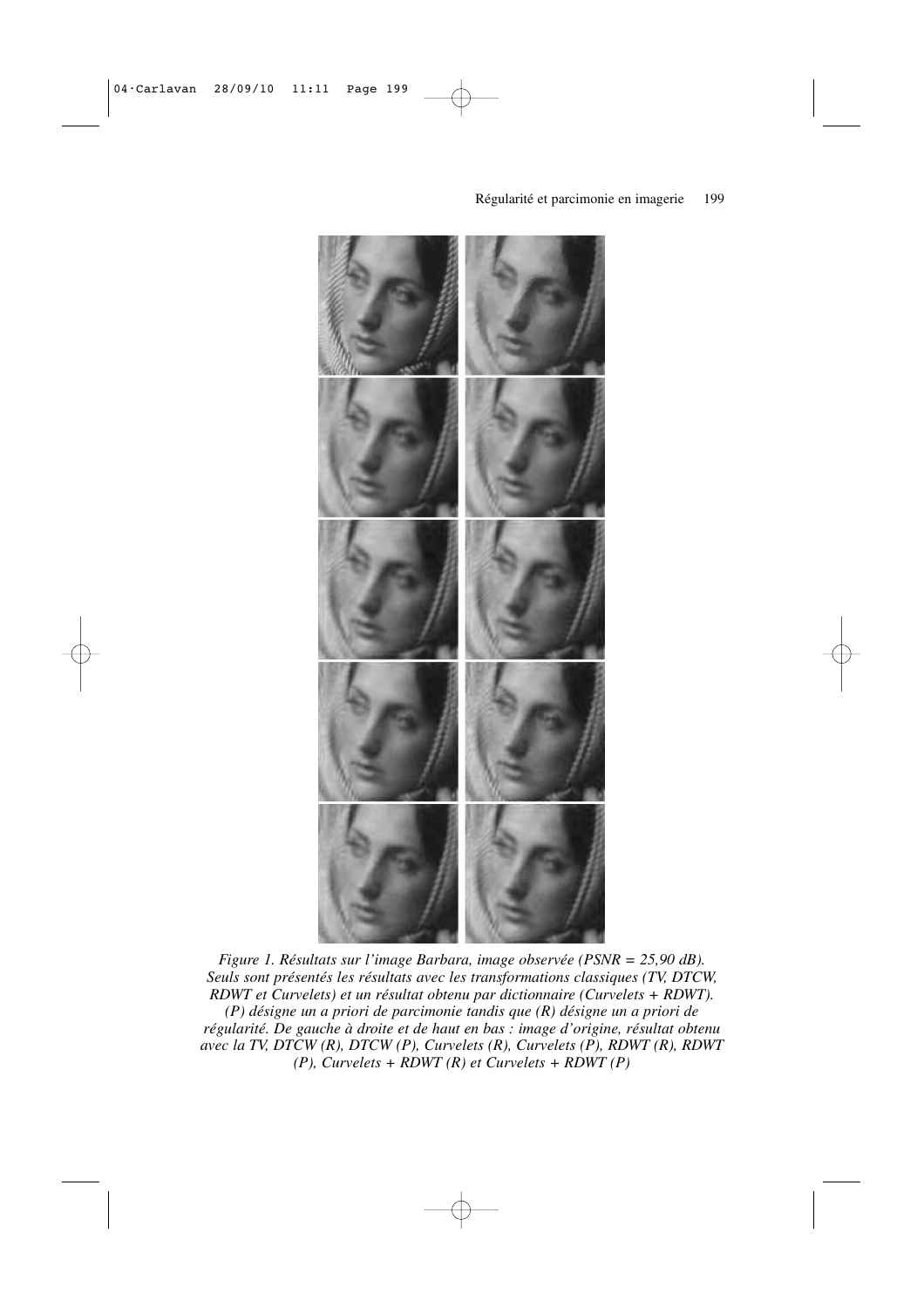problèmes si grands, il faut donc se contenter d'approximations suffisamment précises pour le système visuel humain. De telles précisions peuvent être atteintes en des temps courts par des techniques de premier ordre, n'utilisant que des informations de type gradient ou sous-gradient à chaque itération. Ces techniques présentent l'avantage d'avoir un faible coût par itération et nécessitent relativement peu d'espace mémoire. Dans cet article, nous présenterons donc uniquement ces méthodes et n'évoquerons pas les techniques d'ordre plus élevé, dérivées de la méthode de Newton telles que les points intérieurs (Nesterov *et al.*, 1994) ou le Second Order Cone Programming (Boyd *et al.*, 2004). Même avec cette restriction, il existe encore de très nombreuses méthodes et l'objectif de cette section n'est pas de les présenter de façon exhaustive, mais simplement d'aider le lecteur à se diriger vers l'une ou l'autre classe suivant le problème considéré et à construire une méthode adaptée à un problème donné. Nous ne donnons que les grandes lignes des algorithmes et un examen plus approfondi de la technique retenue sera probablement utile et le lecteur pourra se référer aux articles cités.

Les opérateurs linéaires R, D et  $\Phi$  représentent souvent une source de difficulté importante pour la résolution des problèmes [11] et [14]. Par exemple, nous verrons plus tard que la présence de l'opérateur *D* dans [11] ne permet pas en général de calculer de façon explicite la projection associée au terme de régularisation. Pour contourner cette difficulté, le problème peut être transformé en ajoutant des contraintes linéaires et en augmentant la taille de l'espace d'optimisation. Cette remarque nous a amené à classer les différents algorithmes suivant deux classes : ceux pour lesquels on travaille directement dans l'espace où est posé le problème et ceux qui reposent sur un ajout de contraintes linéaires et une augmentation de la dimension du problème.

Le reste de cette section est organisé comme suit : nous rappelons d'abord quelques résultats d'analyse convexe, nous présentons ensuite des algorithmes qui résolvent directement le problème initial, puis nous présentons quelques techniques de résolution par transformation du problème en ajoutant des contraintes linéaires.

#### *3.1. Notations et rappels d'optimisation convexe*

Dans cette section, nous rappelons les résultats d'analyse convexe indispensables à la compréhension des différents algorithmes.

On considérera systématiquement des problèmes d'optimisation dans des espaces de dimension finie.  $\langle \cdot, \cdot \rangle$  est le produit scalaire usuel.  $\|\cdot\|_2$  est la norme associée.  $\|\cdot\|_p$  est la norme  $l^p$  standard. La norme  $\|\cdot\|_2$  définit la métrique et la topologie de  $\mathbb{R}^n$ . Soit *X* ⊆  $\mathbb{R}^n$  un ensemble. ri(*X*) est l'intérieur relatif de *X*. L'ensemble vide est noté ∅.

Id représente l'application identité. Soit  $A : \mathbb{R}^n \to \mathbb{R}^p$  une application linéaire. |||*A*||| =  $\max_{x \in \mathbb{R}^n, \|x\|_2 \le 1} \|Ax\|_2$  représente la plus grande valeur singulière de *A*. *A*<sup>†</sup> est la pseudo-inverse de *A*. Elle a déjà été définie en [6]. Rappelons le résultat suivant : (Id − *A* †*A*) est l'opérateur de projection sur ker(*A*) (Golub *et al.*, 1996, p. 257). Soit  $g: \mathbb{R}^n \to \mathbb{R}^p$  une application. Celle-ci est dite *L*-Lipschitz si  $\forall (x, y) \in \mathbb{R}^n \times \mathbb{R}^n, \|g(x) - g(y)\|_2 \le L \|x - y\|_2.$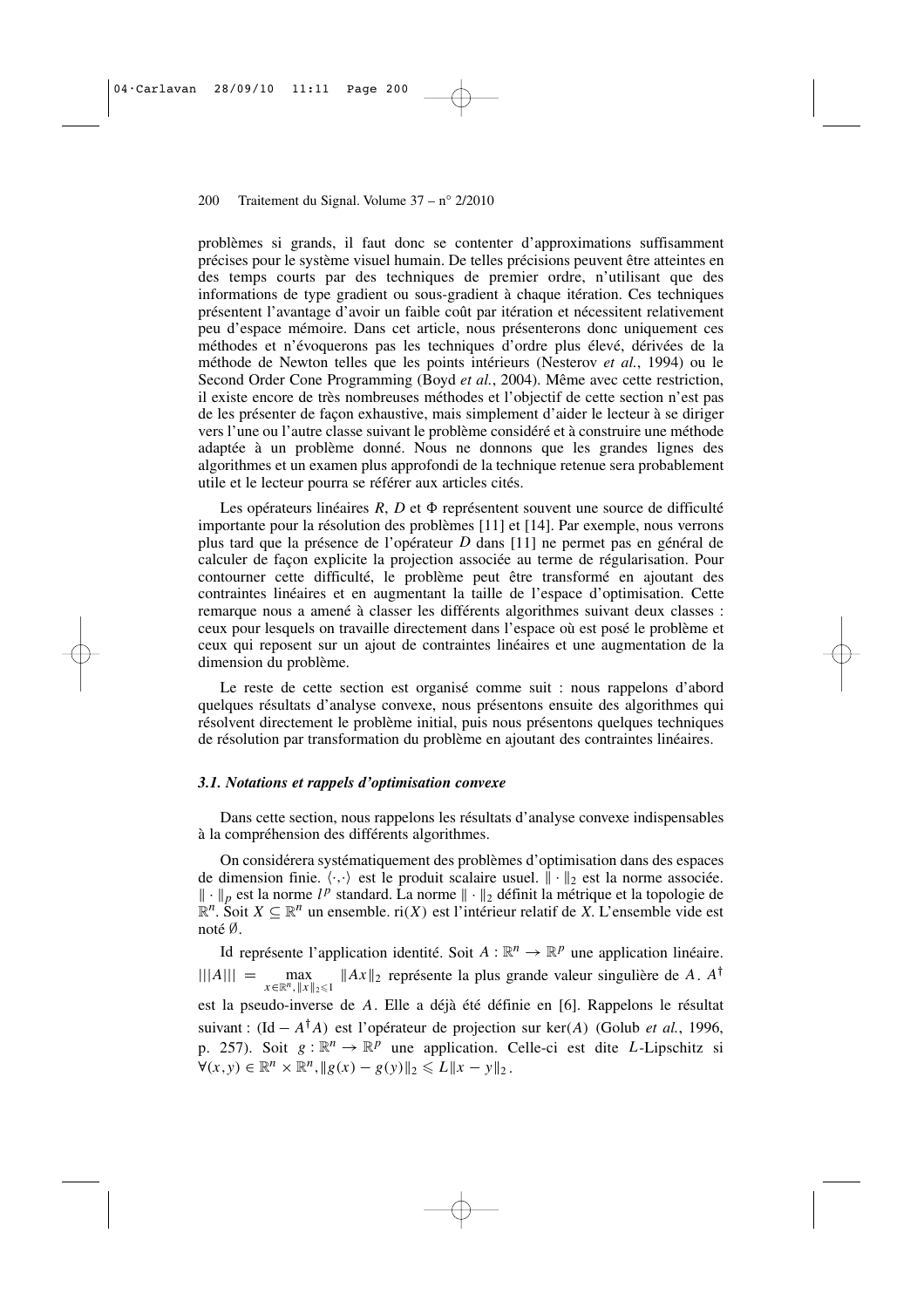Soit *f* :  $\mathbb{R}^n$  →  $\mathbb{R} \cup \{+\infty\}$  une fonction convexe. Cette fonction est dite fermée si les ensembles  $\{x \in \mathbb{R}^n, f(x) \leq \alpha\}$  sont fermés pour tout  $\alpha$ . Le sous-différentiel de *f* au point *x*, noté ∂ *f* (*x*) est défini par :

$$
\partial f(x) = \{ \eta \in \mathbb{R}^n, f(x+h) \geqslant f(x) + \langle \eta, h \rangle \, \forall h \in \mathbb{R}^n \}.
$$
 [16]

Si *f* est différentiable en *x* alors  $\partial f(x) = \{ \nabla f(x) \}.$ 

Une fonction *f* est dite fortement convexe de paramètre ν si elle est convexe et si :

$$
f(x+h) \geq f(x) + \langle \eta, h \rangle + \frac{\nu}{2} \|h\|_2^2, \forall x \in \mathbb{R}^n, \forall \eta \in \partial f(x).
$$
 [17]

Par exemple la fonction  $x \mapsto \frac{1}{2} ||x||_2^2$  est fortement convexe de paramètre de forte convexité égal à 1.

Soit *f* :  $\mathbb{R}^n$  →  $\mathbb{R} \cup \{+\infty\}$  une fonction convexe, fermée. La transformée de Fenchel de *f* est notée *f* ∗ . Elle est définie par :

$$
f^*(y) = \max_{x \in \mathbb{R}^n} \langle x, y \rangle - f(x). \tag{18}
$$

C'est une fonction convexe fermée. Si *f* est une fonction fortement convexe de paramètre  $\nu > 0$ , alors  $f^*$  est une fonction différentiable à gradient  $\frac{1}{\nu}$ -Lipschitz.

L'opérateur proximal associé à *f*, noté prox*<sup>f</sup>* est défini par :

$$
\text{prox}_{f}(x^{0}) = \underset{x \in \mathbb{R}^{n}}{\text{arg min}} f(x) + \frac{1}{2} \|x - x^{0}\|_{2}^{2}.
$$
 [19]

Pour obtenir plus d'informations sur cet opérateur, nous renvoyons le lecteur aux travaux de Combettes (Combettes *et al.*, 2007). Nous rappelons uniquement trois résultats dont nous nous servirons par la suite. Soit  $X \subseteq \mathbb{R}^n$  un ensemble convexe, fermé et  $f(x) = \begin{cases} 0 & \text{si } x \in X \\ +\infty & \text{sinon} \end{cases}$ . Alors prox<sub>f</sub> =  $\Pi_X$ , le projecteur euclidien sur l'ensemble *X*. L'opérateur proximal généralise donc la projection. Si  $f(x) = \tau ||x||_1$ , alors prox*<sup>f</sup>* est l'opérateur connu sous le nom de seuillage doux. Un calcul élémentaire donne :

$$
\text{prox}_{\tau \| \cdot \|_1}(x^0) = \text{shrink } \tau(x^0) = \text{sign}(x^0) \max(|x^0| - \tau, 0)
$$
 [20]

Finalement, si  $R : \mathbb{R}^p \to \mathbb{R}^n$  est une trame ajustée normalisée, c'est-à-dire une application linéaire telle que  $RR^* = Id^1$ , alors on peut montrer le résultat suivant (Combettes *et al*., 2007) :

$$
\text{prox}_{f \circ R}(x) = x + R^* \circ (\text{prox}_f - \text{Id}) \circ R(x). \tag{21}
$$

<sup>1.</sup> C'est le cas de la transformée en curvelets par exemple ou d'une union de bases orthonormées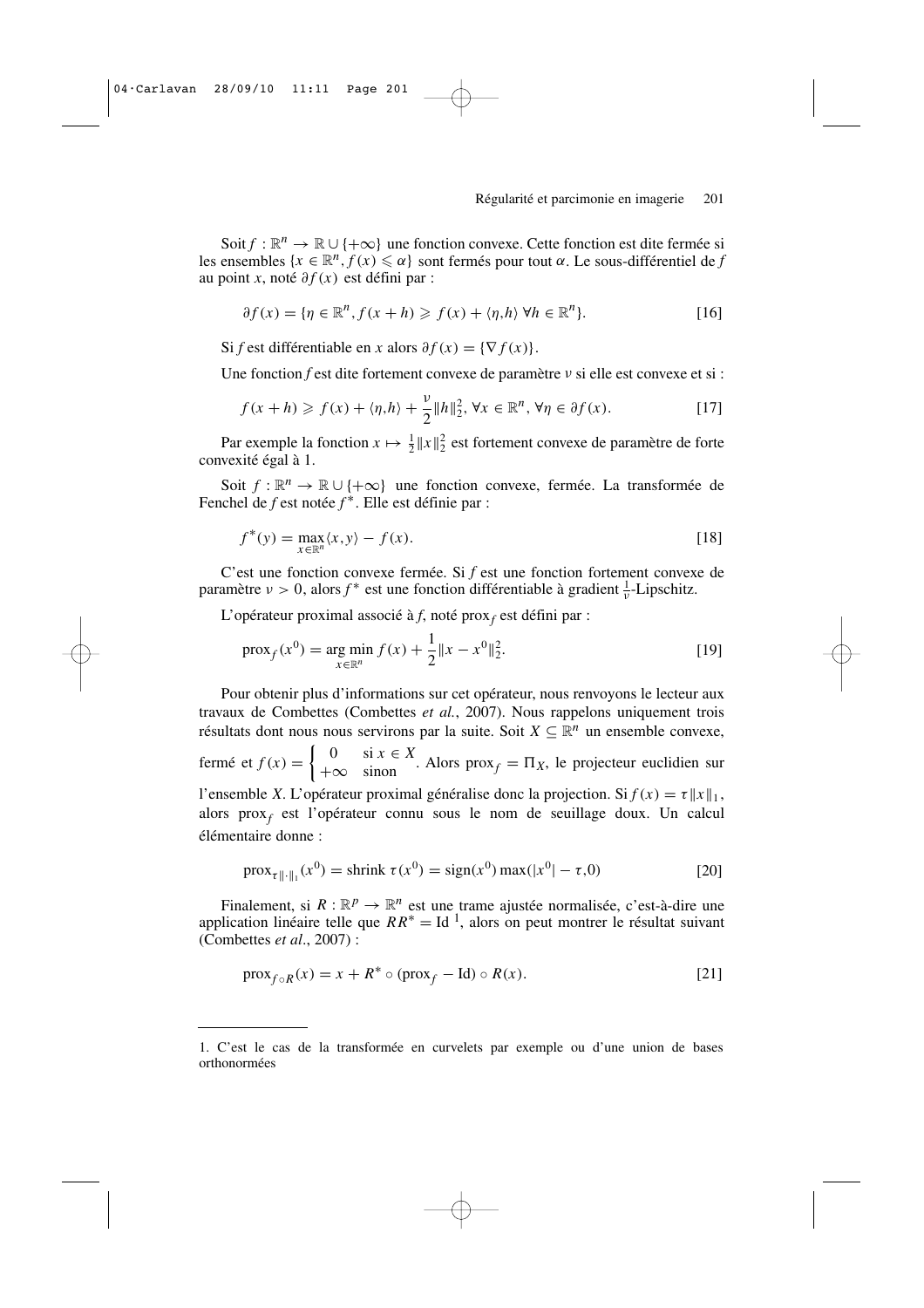#### *3.2. Algorithmes d'optimisation sans transformation*

Comme nous l'avons précisé, certains algorithmes consistent à transformer le problème en augmentant la dimension du problème et en ajoutant des contraintes linéaires. Ces algorithmes sont présentés à la section 3.3. Dans cette première section, nous présentons des algorithmes qui ne font pas intervenir de variables supplémentaires au problème de départ. Dans cette classe d'algorithmes, les techniques principalement utilisées sont les suivantes :

– Les descentes de sous-gradient ou les descentes de sous-gradient projeté.

– Les techniques appelées « forward-backward splitting » qui peuvent être vues simplement comme une extension de la descente de gradient projeté.

– Les techniques d'accélération de convergence de Nesterov.

– Les techniques de lissage de fonctions non lisses.

– Les techniques de type « Douglas-Rachford ».

Nous les présentons succinctement dans la suite. Certaines de ces techniques ont également été synthétisées récemment dans (Aujol, 2009).

#### *3.2.1. Sous-gradient projeté*

À notre connaissance, la première méthode convergente pour résoudre les problèmes d'optimisation convexe non différentiable a été la technique de descente de sous-gradient projeté (Polyak, 1987). Cette technique s'applique au problème général suivant :

Trouver 
$$
x \in \arg\min_{x \in X \subseteq \mathbb{R}^n} f(x)
$$

\n[22]

où  $f: X \to \mathbb{R}$  est une fonction convexe, fermée, Lipschitz admettant un ensemble de minimiseurs  $X^* \neq \emptyset$ . Ce cadre inclut les problèmes [11] et [14] pour peu que  $\Upsilon$  soit Lipschitz. Il suffit en effet de choisir  $f(x) = \Upsilon(\Phi u - z) + \tau ||Du||_1$  et  $X = \mathbb{R}^n$ .

L'algorithme du sous-gradient projeté s'écrit comme suit :

*Algorithme 1. Descente de sous-gradient projeté*

**Entrées** : Le nombre d'itérations *N* ;

Le point de départ  $x^0 \in X$ ;

**Sorties** : *x <sup>N</sup>*, une estimée d'un élément de *X* ∗ .

#### **début**

**pour** k allant de 0 à N - 1 **faire**  
\n
$$
\begin{aligned}\nx^{k+1} &= \Pi_X \left( x^k - t^k \frac{\eta^k}{\|\eta^k\|_2} \right), \text{ avec } \eta^k \in \partial f(x^k). \\
\mathbf{fin} \\
\mathbf{fin}\n\end{aligned}
$$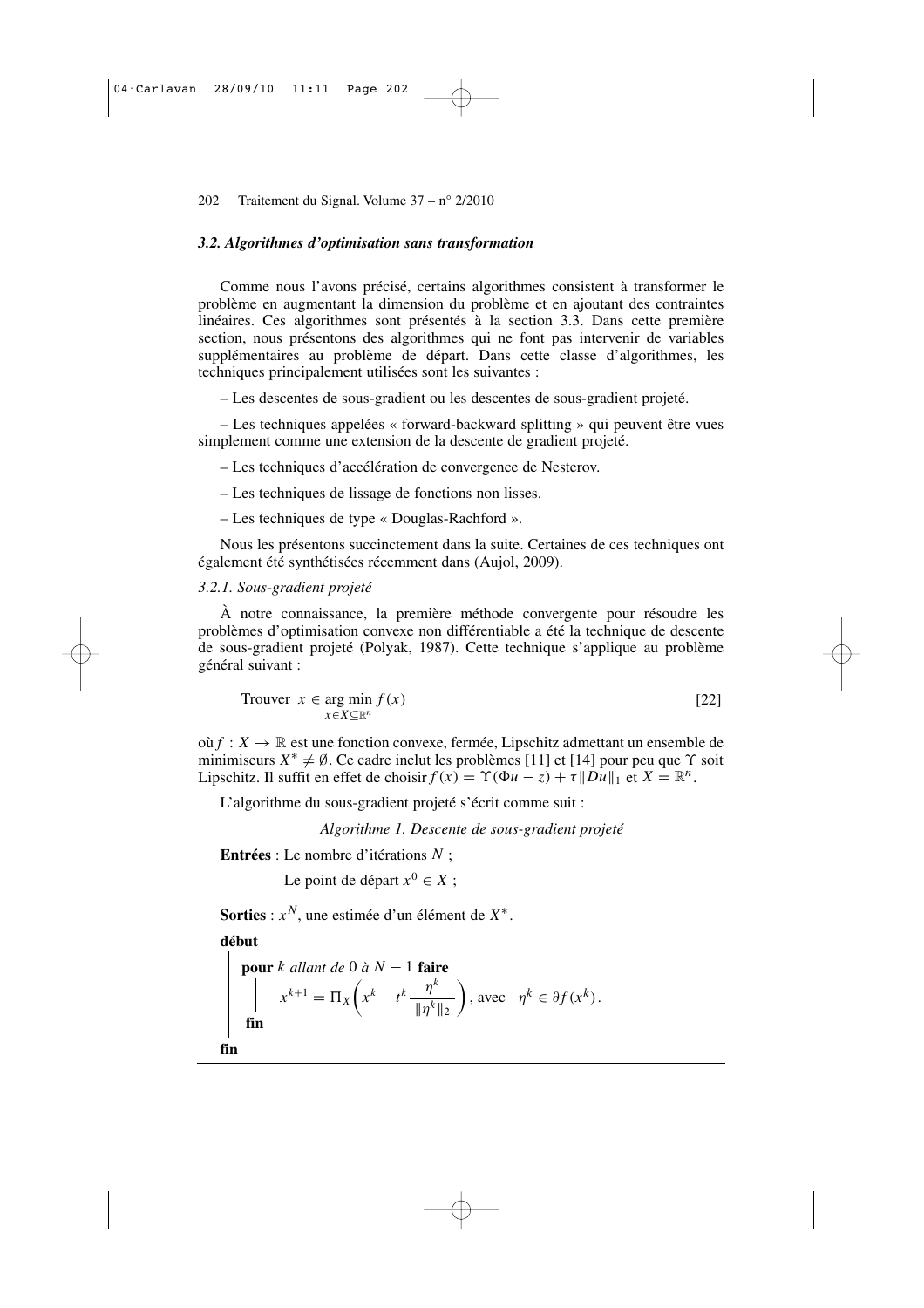Le problème de cet algorithme est qu'il faut trouver une suite  $\{t^k\}$  qui assure la convergence – si possible rapide – de l'algorithme. Une technique simple consiste à choisir :

$$
t^k = \frac{1}{\sqrt{k}}.\tag{23}
$$

Ce choix assure que  $d(x^k, X^*) \to 0$  où d est la fonction distance d'un point à un ensemble. La convergence de  $d(x^k, X^*)$  vers 0 peut malheureusement être très lente car le pas de descente *t k* tend vers 0. D'autres choix ont été proposés, menant à de meilleures propriétés théoriques (voir par exemple (Nesterov, 2009)). Cependant, en théorie, comme d'après notre expérience, les techniques de descentes de sousgradients ne permettent d'obtenir que des précisions très modérées.

Elles peuvent être intéressantes dans des applications où la réduction du temps de calcul est fondamental : une dizaine d'itérations avec des pas *t k* précalculés permet d'obtenir des approximations grossières. Pour des applications où la précision est importante, elles doivent être évitées.

#### *3.2.2. Forward-Backward splitting*

La technique appelée « Forward-Backward splitting » (Lions *et al.*, 1979) ; Combettes *et al*., 2005) (dont l'iterative thresholding est un cas particulier) est adaptée au problème suivant :

$$
\text{Trouver } x \in \underset{x \in \mathbb{R}^n}{\text{arg min }} f_1(x) + f_2(x) \tag{24}
$$

où  $f_1: \mathbb{R}^n \to \mathbb{R}$  est une fonction convexe, fermée, différentiable à gradient *L*-Lipschitz et  $f_2 : \mathbb{R}^n \to \mathbb{R} \cup \{+\infty\}$  est une fonction convexe fermée telle que  $dom(f_2) \neq \emptyset$ . On admet que le problème [24] admet un ensemble de minimiseurs *X* ∗ .

L'algorithme « Forward-Backward splitting » prend la forme suivante :

*Algorithme 2. Algorithme de forward-backward splitting*

**Entrées** : Le nombre d'itérations *N* ;

Le point de départ  $x^0 \in \text{dom}(f_2)$ ;

**Sorties** : *x <sup>N</sup>*, une estimée d'un élément de *X* ∗ .

**début**

**pour** *k allant de* 0 *à N* − 1 **faire**  $x^{k+1} = \text{prox}_{t^k f_2}(x^k - t^k \nabla f_1(x^k)).$ **fin**

**fin**

Pour obtenir la convergence de  $\{x^k\}$  vers  $X^*$ , il suffit de choisir un pas  $t^k \in ]\frac{1}{L}, \frac{2}{L}]$ où *L* est la constante de Lipschitz du gradient de *f*<sup>1</sup> (Combettes *et al.*, 2005).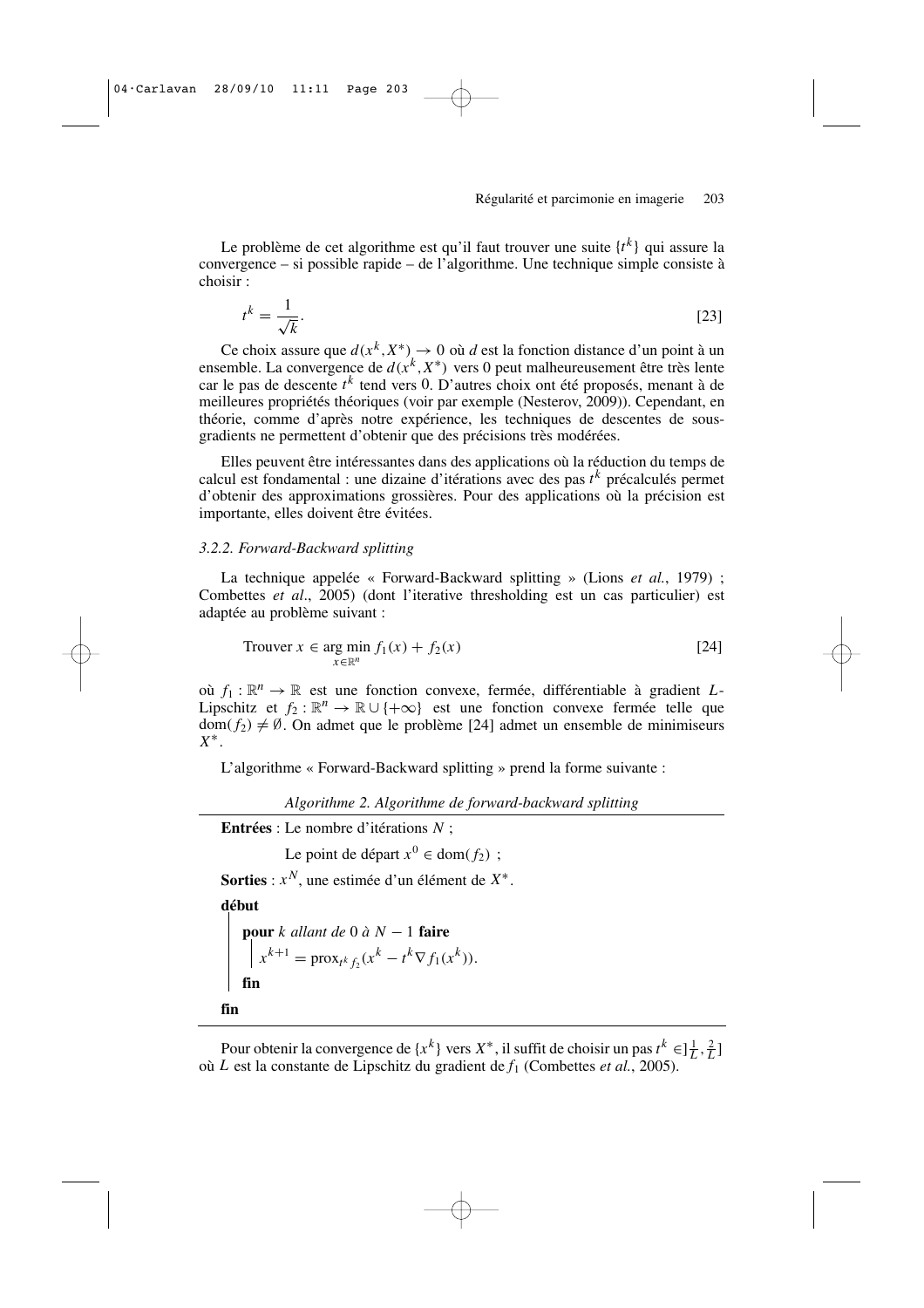L'exemple typique de problème que l'on peut résoudre avec cette technique est celui de la reconstruction parcimonieuse avec attache aux données *l* 2 :

Trouver 
$$
v \in \arg\min_{v \in \mathbb{R}^p} \frac{1}{2} \|\Phi R v - z\|_2^2 + \tau \|v\|_1.
$$

\n[25]

Dans ce cas, en choisissant  $f_1(x) = \frac{1}{2} ||\Phi Rv - x_0||_2^2$  et  $f_2(x) = \tau ||v||_1$ , on obtient Dans ce eas, en enorsissant  $f(x) = 2\pi$  and  $x_0 \pi_2$  et  $f(x) = e\pi e$ <br>l'itération suivante, connue sous le nom de « iterative thresholding » :

$$
v^{k+1} = \text{shrink}_{\tau/L} \left( v^k - \frac{1}{L} R^* \Phi^* (\Phi R v - z) \right)
$$
 [26]

 $\sum_{i=1}^{\infty} L = |||\Phi R|||^2.$ 

Cette technique présente plusieurs avantages : elle a un coût faible par itération, nécessite peu de mémoire et a un taux de convergence bien meilleur que la descente de sous-gradient. Sa principale faiblesse réside dans le fait qu'elle ne s'applique qu'à une petite classe de problèmes : il faut que *f*<sup>1</sup> soit différentiable et il faut être capable de calculer prox<sub>f<sub>2</sub></sub>. Notons aussi que cet algorithme peut être nettement accéléré à moindre coût. Par exemple, la technique de Barzilai-Borwein permet de générer une suite  $\{t^k\}$  qui fournit de meilleurs résultats empiriques. Une autre stratégie, dont les fondements théoriques sont très solides et qui fonctionne bien en pratique a été proposée par (Nesterov, 2007). Nous la détaillons ci-dessous.

#### *3.2.3. Accélération de convergence « à la Nesterov »*

Dans l'algorithme précédent, la direction de descente à l'itération *k* est définie simplement comme  $\nabla f_1(x^k)$ . L'idée de Nesterov est de définir la direction de descente comme un élément de tout le sous-espace vectoriel engendré par  $\{\nabla f_1(x^0), \nabla f_1(x^1), ..., \nabla f_1(x^k)\}\)$ . Cette idée est très similaire à celle utilisée pour construire l'algorithme du gradient conjugué linéaire. Nous ne rentrons pas dans les détails de la construction de cet algorithme et renvoyons le lecteur intéressé à (Nesterov, 2009 ; Weiss, 2009). Cet algorithme s'applique exactement au même formalisme que dans la section précédente et prend la forme suivante :

#### *Algorithme 3. Algorithme accéléré de Nesterov*

**Entrées** : Le nombre d'itérations *N* ;

Le point de départ  $x^0 \in \text{dom}(f_2)$ ;

**Sorties** : *x <sup>N</sup>*, une estimée d'un élément de *X* ∗ .

#### **début**

Poser 
$$
A = 0
$$

\nPoser  $g = 0$ 

\nPoser  $t = \frac{2}{L}$ 

\npour  $k$  allant de 0 à  $N - 1$  faire

\n
$$
a = \frac{t + \sqrt{t^2 + 4tA}}{2}
$$

\n $v = \text{prox}_{Af_2}(x^0 - g)$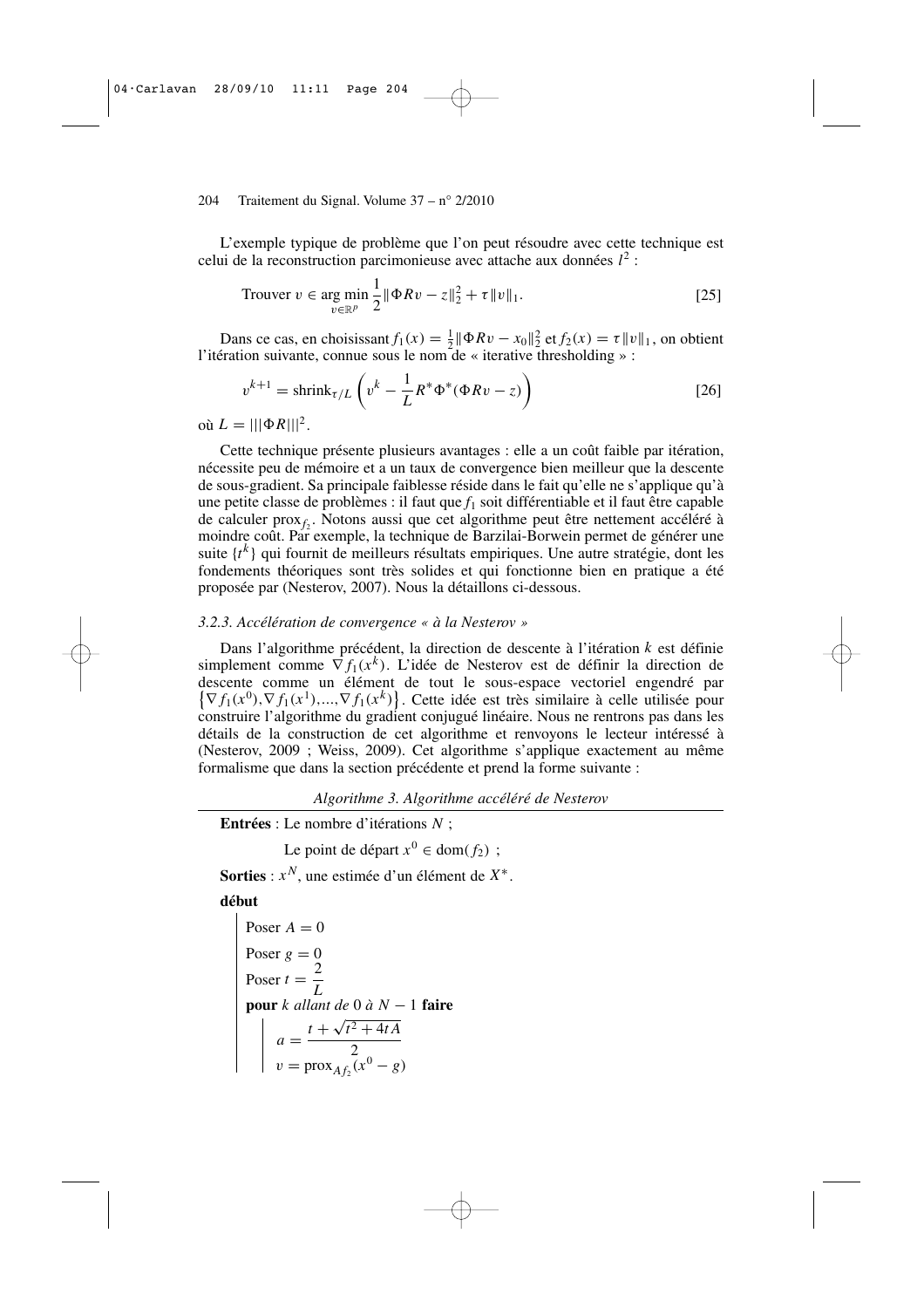$$
y^{k} = \frac{Ax^{k} + av}{A + a}
$$
  
\n
$$
x^{k+1} = \text{prox}_{f_2/L}(y^{k} - \frac{1}{L}\nabla f_1(y^{k}))
$$
  
\n
$$
g = g + a\nabla f_2(x^{k+1})
$$
  
\n
$$
A = A + a
$$
  
\n**fin**  
\n**fin**

Théoriquement, cet algorithme assure une décroissance optimale de l'énergie, c'est à dire qu'aucune autre méthode de premier ordre ne peut dépasser le taux de convergence de cet algorithme (à une constante multiplicative près) sur cette classe de problèmes (Nesterov, 2004). Un point faible de cette méthode par rapport à l'algorithme classique de forward-backward splitting est qu'il nécessite plus de mémoire. Il faut en effet conserver les variables *g*, *y*, v et *x* alors que l'algorithme non accéléré ne conserve que *x*.

Comme l'algorithme de Nesterov est très similaire à la technique de forwardbackward splitting, notre conseil au lecteur est de commencer par implémenter un algorithme de forward-backward, de vérifier qu'il converge, puis d'implémenter les quelques lignes supplémentaires pour obtenir l'algorithme multi-pas de Nesterov. La comparaison des performances sera alors immédiate. Notre expérience a toujours indiqué que l'algorithme multi-pas a une efficacité supérieure à la technique de forward-backward splitting, et nous la recommandons donc sauf si l'algorithme vise à être implémenter sur une architecture disposant de peu de mémoire.

#### *3.2.4. Résolution par régularisation des singularités*

Les deux algorithmes présentés dans les sections précédentes ne sont applicables que si une partie du problème est différentiable. Cette hypothèse est trop forte pour beaucoup d'applications. Par exemple, imaginons que l'on souhaite résoudre :

Trouver 
$$
u \in \arg \min_{u \in \mathbb{R}^n} \|\Phi u - z\|_1 + \|Du\|_1.
$$
 [27]

Aucun des termes  $\|\Phi x - z\|_1$  et  $\|Dx\|_1$  n'est différentiable et on ne peut donc pas utiliser les techniques de type forward-backward splitting. Une solution originale et plus rapide que les descentes de sous-gradient a été proposée par Nesterov dans (Nesterov, 2005). Cette technique consiste à lisser les non-différentiabilités présentes dans le problème, puis à utiliser des techniques de descentes de gradient accelérées sur le problème régularisé. Nous donnons le principe de cette méthode sur le problème [27] et renvoyons le lecteur intéressé à (Nesterov, 2005 ; Weiss, 2009) pour une formalisation de ces algorithmes dans un cadre plus général et des variantes.

Le problème [27] peut être remplacé par :

$$
\text{Trouver } u \in \underset{u \in \mathbb{R}^n}{\text{arg min }} \|\Phi u - z\|_{1,\epsilon} + \|Du\|_{1,\epsilon} \tag{28}
$$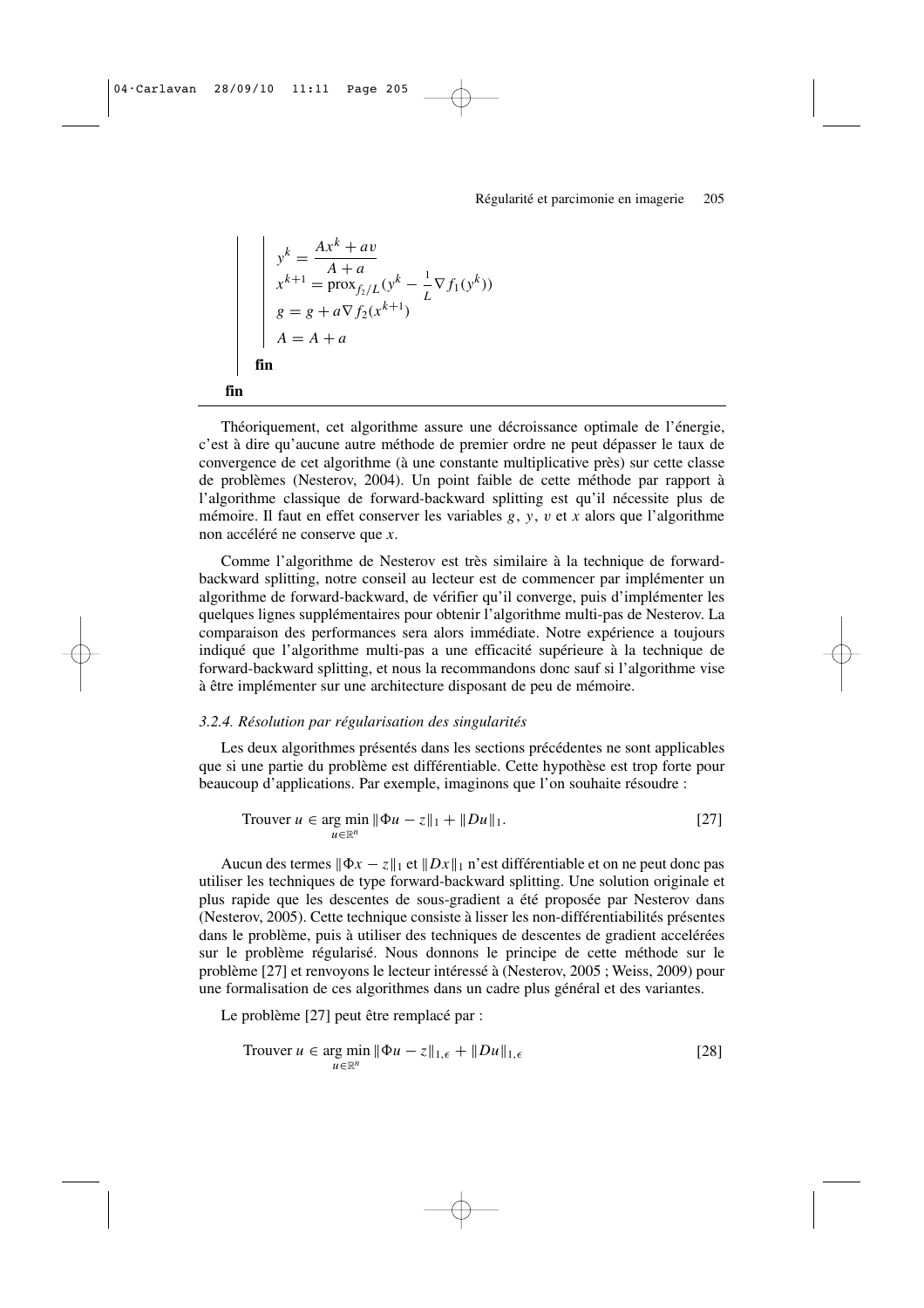où  $||x||_{1,\epsilon} = \sum_{i=1}^{n}$  $\sqrt{x_i^2 + \epsilon^2}$  et  $\epsilon > 0$ . On peut montrer que lorsque  $\epsilon$  tend vers 0, l'ensemble des solutions du problème [28] tend vers l'ensemble des solutions du problème [27]. De plus, le problème [28] étant différentiable à gradient Lipschitz, on peut utiliser des techniques de descente de gradient accéléré pour le résoudre.

Cette technique présente plusieurs avantages :

– En un certain sens (Nemirovsky, 1992), elle a un taux de convergence « optimal ».

– Elle ne nécessite que le calcul de gradient à chaque itération, c'est-à-dire de produits matrice-vecteurs.

– Les solutions du problème [28] sont souvent meilleures en pratique que celles du problème [27]. Ceci est dû au fait que les critères non différentiables utilisés abondamment dernièrement ne modélisent pas forcément de manière pertinente les images. Par exemple, il est bien connu que l'effet de staircasing obtenu en utilisant la variation totale est lié à la singularité en 0 de la norme *l* 1 (Nikolova, 2004).

Les désavantages de cette technique sont les suivants :

– Dans certaines situations telles que l'échantillonnage compressif, régulariser les fonctions est maladroit car ce sont les non-différentiabilités qui permettent de justifier le modèle.

– La constante de Lispchitz du gradient varie proportionnellement à  $\frac{1}{\epsilon}$ . Si l'on souhaite obtenir des solutions très précises, il faut choisir  $\epsilon$  très petit et la constante de Lipschitz explose. Ceci a pour effet de ralentir nettement l'algorithme car le pas de descente est petit.

#### *3.2.5. Douglas-Rachford splitting*

Une technique alternative proposée initialement dans (Lions *et al*., 1979) puis introduite dans la communauté de traitement du signal par Pesquet et Combettes dans (Combettes *et al*., 2007) est la technique dite de « Douglas-Rachford » (en référence à l'article (Douglas *et al*., 1956)). Cette technique est adaptée au problème suivant :

$$
\text{Trouver } x \in \underset{x \in \mathbb{R}^n}{\text{arg min }} f_1(x) + f_2(x). \tag{29}
$$

où  $f_1: \mathbb{R}^n \to \mathbb{R} \cup \{+\infty\}$  et  $f_2: \mathbb{R}^n \to \mathbb{R} \cup \{+\infty\}$  sont deux fonctions convexes, fermées, telles que le problème [29] admette un ensemble de minimiseurs  $X^* \neq \emptyset$ . On suppose de plus que les ri( $f_1$ ) ∩ ri( $f_2$ ) ≠ Ø. Cette dernière hypothèse technique est vérifiée dans la grande majorité des cas. En utilisant la même présentation que (Combettes *et al*., 2007), l'algorithme de Douglas-Rachford prend la forme suivante :

*Algorithme 4. Algorithme de Douglas-Rachford*

**Entrées** : Le nombre d'itérations *N* ;

Le point de départ  $x^0 \in \text{dom}(f_2)$ ;

La suite de vecteurs  $\{\lambda^k\}_{k=0}^{N-1}$ ;

Le paramètre γ ;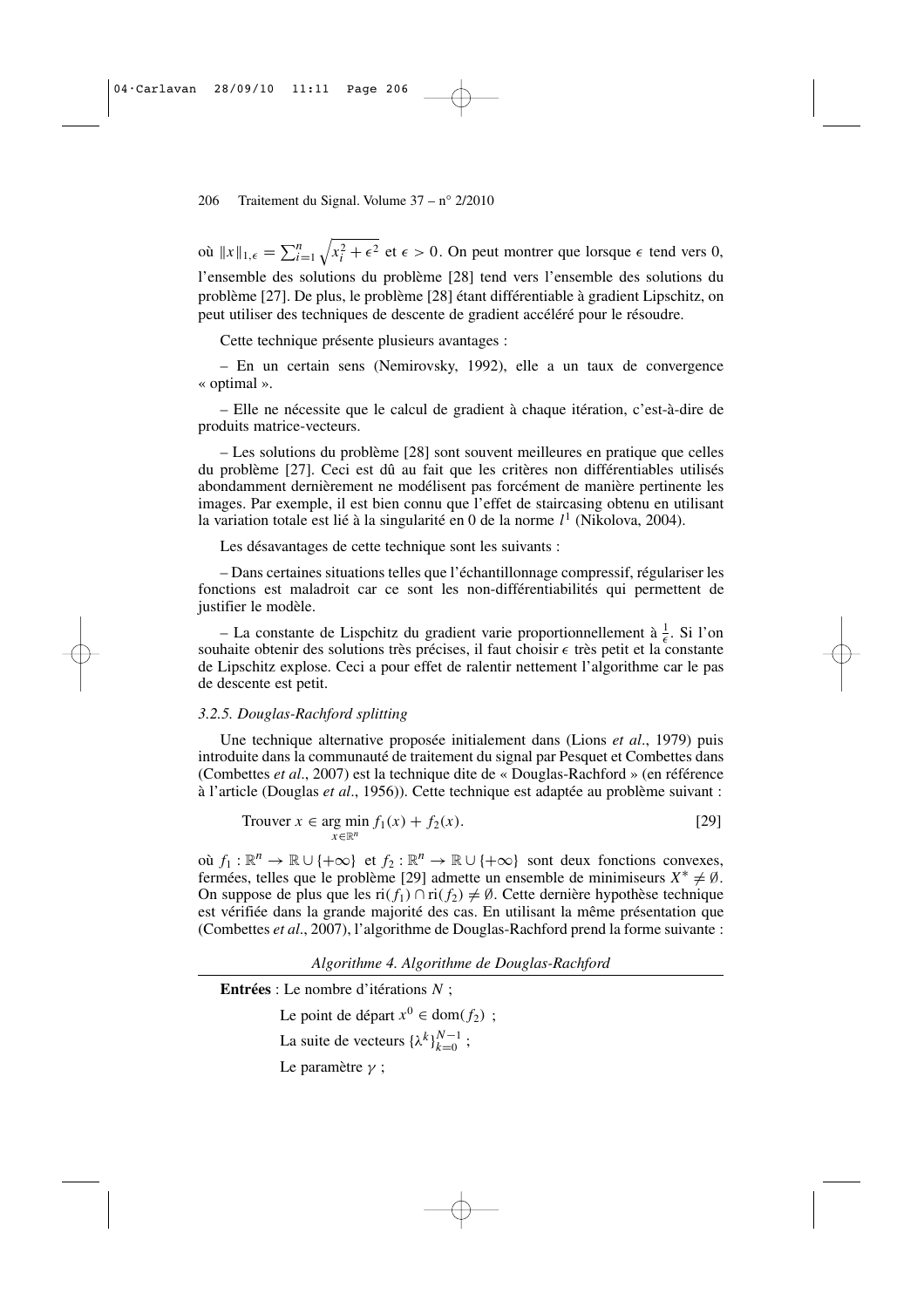**Sorties** : *x <sup>N</sup>*, une estimée d'un élément de *X* ∗ .

#### **début**

**pour** k allant de 0 à 
$$
N - 1
$$
 **faire**  
\n
$$
\begin{cases}\n x^{k + \frac{1}{2}} = \text{prox}_{\gamma f_2}(x^k) \\
 x^{k+1} = x^k + \lambda^k \text{prox}_{\gamma f_1} \left( 2x^{k + \frac{1}{2}} - x^k \right)\n\end{cases}
$$
\n**fin**

```
fin
```
Il assure la convergence de  $\{x^k\}$  vers un point de  $X^*$  pour peu que  $\gamma \in ]0, +\infty[$ et que  $\lambda^k \in ]0,2[$  avec  $\sum^{+\infty}$ *k*=<sup>0</sup>  $\lambda^{k}(2 - \lambda^{k}) = +\infty$ . En pratique, le choix  $\lambda^{k} = 1$  est souvent fait. Notons finalement que cet algorithme peut être généralisé pour minimiser la somme d'un nombre arbitraire de fonctions  $f_1, f_2, f_3,...$  Un algorithme est présenté par exemple dans (Combettes, 2009).

L'algorithme 4 est n'est utilisable que si les calculs de pro $x_{f_1}$  et de pro $x_{f_2}$  ont une solution explicite. Sinon, il faut avoir recours à des calculs itératifs pour calculer ces opérateurs proximaux. De tels exemples sont présentés dans (Chaux *et al*., 2009) par exemple.

Pour illustrer son fonctionnement, nous proposons un exemple. Supposons que l'on souhaite résoudre [14]. Il est alors naturel de poser  $f_1(x) = \Upsilon(\Phi Rx - x_0)$  et  $f_2(x) = \tau ||x||_1$ . Le calcul explicite de prox<sub>f<sub>1</sub></sub> est impossible si on ne fait aucune hypothèse sur  $\Phi$  et sur *R*. Un cas particulier permet tout de même de simplifier le calcul. Si  $\Phi = \text{Id}$  et *R* satisfait  $RR^* = \text{Id}$ , alors l'équation [21] donne :

$$
\text{prox}_{f_1}(x) = x + R^* \circ (\text{prox}_{\Upsilon} - \text{Id}) \circ R(x). \tag{30}
$$

Il suffit donc de savoir calculer  $prox_\gamma(x)$  pour pouvoir appliquer l'algorithme de Douglas-Rachford.

Nous verrons dans la section suivante que cet algorithme peut être utilisé différemment en utilisant une séparation d'opérateurs linéaires.

#### *3.3. Algorithmes reposant sur une transformation du problème*

Comme nous l'avons vu précédemment, la présence des opérateurs linéaires *R*, D et  $\Phi$  rendent les problèmes [11] et [14] particulièrement difficiles à résoudre. Par exemple, on ne sait pas en général calculer de manière explicite prox<sub>∥</sub><sub>∙*n*⋅*o*</sub>**D** et on a alors souvent recours à des algorithmes itératifs pour réaliser ce calcul. Dans cette section, nous présentons plusieurs techniques pour séparer les difficultés liées aux opérateurs linéaires *R*, *D* et Φ et les difficultés liées aux fonctions  $\|\cdot\|_1$  et  $\Upsilon$ .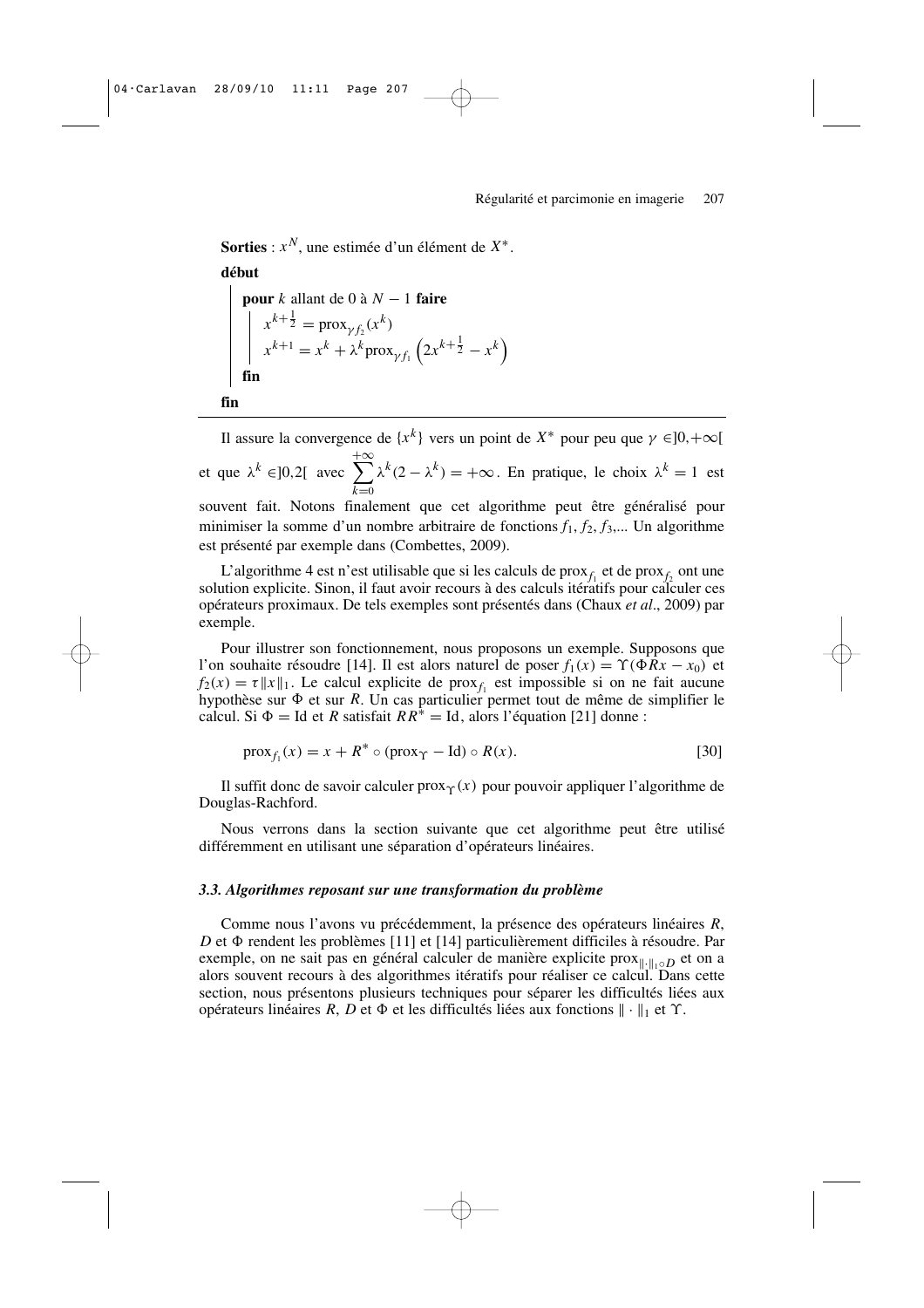#### *3.3.1. Un premier exemple de séparation avec l'algorithme de Douglas-Rachford*

Les techniques de « séparation d'opérateurs » reposent toutes sur le même principe : transformer le problème initial en un problème de dimension plus élevée en ajoutant des variables liées entre elles par des contraintes linéaires. Pour l'algorithme de Douglas-Rachford, nous illustrons cette idée à travers un exemple. On a vu précédemment que l'algorithme de Douglas-Rachford est difficile à appliquer au problème suivant :

$$
\text{Trouver } u \in \underset{u \in \mathbb{R}^n}{\text{arg min }} \Upsilon(\Phi u - z) + ||Du||_1 \tag{31}
$$

si les opérateurs proximaux associés aux fonctions  $u \mapsto \Upsilon(\Phi u - z)$  et  $u \mapsto ||Du||_1$ ne peuvent pas être calculés explicitement.

Il est clair que le problème [31] peut être réécrit de la façon suivante :

Trouver 
$$
(u, v, w) \in \arg\min \Upsilon(w - z) + \|v\|_1
$$

\nsujet à  $u \in \mathbb{R}^n$ 

\n $v \in \mathbb{R}^p, v = Du$ 

\n $w \in \mathbb{R}^m, w = \Phi u$ 

\n[32]

Le problème initial posé dans  $\mathbb{R}^n$  devient ainsi un problème posé dans  $\mathbb{R}^n \times \mathbb{R}^p \times \mathbb{R}^m$ .

Pour écrire ce problème de façon plus compacte, on peut utiliser les notations suivantes :

$$
x = \begin{pmatrix} u \\ v \\ w \end{pmatrix}, A = \begin{bmatrix} D & -\text{Id} & 0 \\ \Phi & 0 & -\text{Id} \end{bmatrix}
$$
 [33]

$$
f_1(x) = \Upsilon(w - z) + ||v||_1 \text{ et } f_2(x) = \begin{cases} 0 & \text{si } Ax = 0\\ +\infty & \text{sinon} \end{cases}
$$
 [34]

Le problème [32] devient ainsi :

Trouver 
$$
x \in \arg \min f_1(x) + f_2(x)
$$

\nsujet à  $x \in \mathbb{R}^n \times \mathbb{R}^p \times \mathbb{R}^m$ .

\n[35]

et on est ramené au formalisme de l'algorithme de Douglas-Rachford [29]. En effet,  $f_1$  et  $f_2$  sont deux fonctions convexes et satisfont les hypothèses posées en [29]. Ce qui est intéressant dans cette nouvelle formulation est que les opérateurs prox $f_1$  et prox*f*<sup>2</sup> sont maintenant plus faciles à calculer. En effet :

$$
\text{prox}_{f_1}(x) = \begin{pmatrix} u \\ \text{prox}_{\Upsilon(\cdot - z)}(v) \\ \text{prox}_{\|\cdot\|_1}(w) \end{pmatrix}
$$
 [36]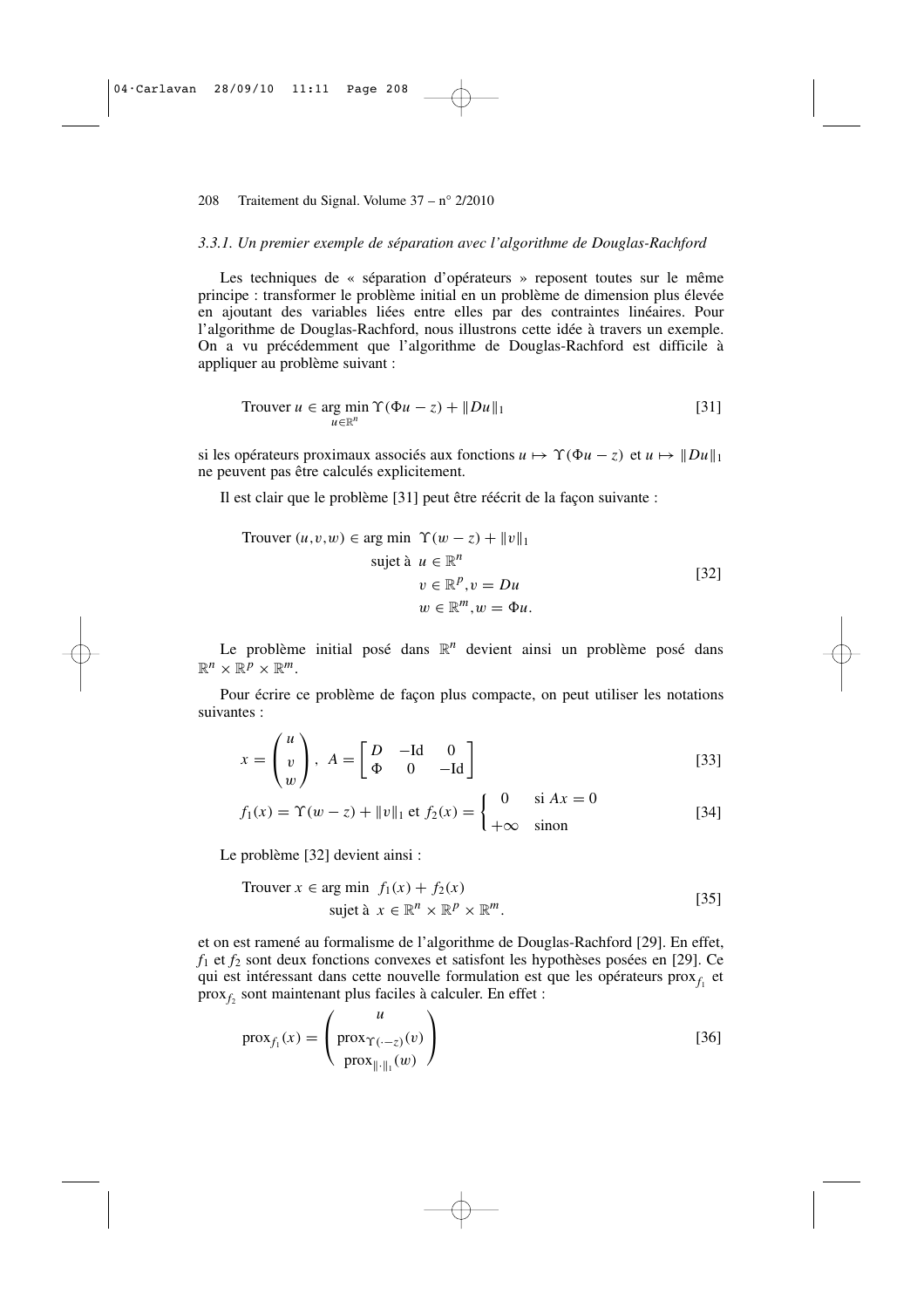et

$$
\text{prox}_{f_2}(x) = \text{arg min } \|x - z\|_2^2
$$
  
\n
$$
\text{sujet à } x \in \mathbb{R}^n \times \mathbb{R}^p \times \mathbb{R}^m, Ax = 0
$$
  
\n
$$
= (\text{Id} - A^{\dagger} A)z
$$
\n[38]

peut être calculé à l'aide de la pseudo-inverse de *A*.

#### *3.3.2. Dualité pour les problèmes fortement convexes*

L'algorithme que nous allons présenter dans cette section peut aussi être considéré comme un algorithme de séparation. Il peut être appliqué uniquement lorsque le problème considéré est fortement convexe. Cet algorithme s'applique à la classe de problèmes suivante :

$$
\text{Trouver } x \in \underset{x \in \mathbb{R}^n}{\text{arg min }} f_1(Ax) + f_2(x). \tag{39}
$$

où  $f_1 : \mathbb{R}^p \to \mathbb{R} \cup \{+\infty\}$  est une fonction convexe, fermée,  $f_2 : \mathbb{R}^n \to \mathbb{R} \cup \{+\infty\}$ est une fonction fortement convexe, fermée, de paramètre de forte convexité  $\nu > 0$  et  $A : \mathbb{R}^n \to \mathbb{R}^p$  est une transformée linéaire. On suppose de plus que  $Ari(f_1)$ et  $\text{ri}(f_2)$  ont une intersection non vide. Ces conditions sont suffisantes pour assurer l'existence et l'unicité de la solution de [39].

Tout comme dans l'exemple précédent, l'idée consiste à remplacer le problème [39] par un problème de plus grande dimension :

Trouver 
$$
(x, u) \in \arg\min f_1(u) + f_2(x)
$$

\nsujet à  $x \in \mathbb{R}^n$ 

\n $u \in \mathbb{R}^p$ ,  $u = Ax$ 

\n[40]

Ce problème peut encore être réécrit sous la forme lagrangienne :

Trouver 
$$
(x, u) \in \text{arg min}
$$

\n
$$
\begin{array}{ll}\n\text{max} & (f_1(u) + f_2(x) + \langle \lambda, Ax - u \rangle) \\
\text{subject } \n\lambda & x \in \mathbb{R}^n \\
& u \in \mathbb{R}^p.\n\end{array} \tag{41}
$$

Les résultat de dualité de Fenchel-Rockafellar (Rockafellar, 1997) assurent que le min et le max peuvent être intervertis dans ce cas. Le problème dual s'écrit alors :

Trouver 
$$
\lambda
$$
 ∈ arg max min<sub>*u*∈ℝ<sup>*p*</sup></sub> (f<sub>1</sub>(*u*) –  $\langle \lambda, u \rangle$ ) + min<sub>*x*∈ℝ<sup>*n*</sup></sub> (f<sub>2</sub>(*x*) +  $\langle A^* \lambda, x \rangle$ )  
sujet à  $\lambda \in \mathbb{R}^p$ . [42]

Soit encore, en utilisant la définition de la transformée de Fenchel :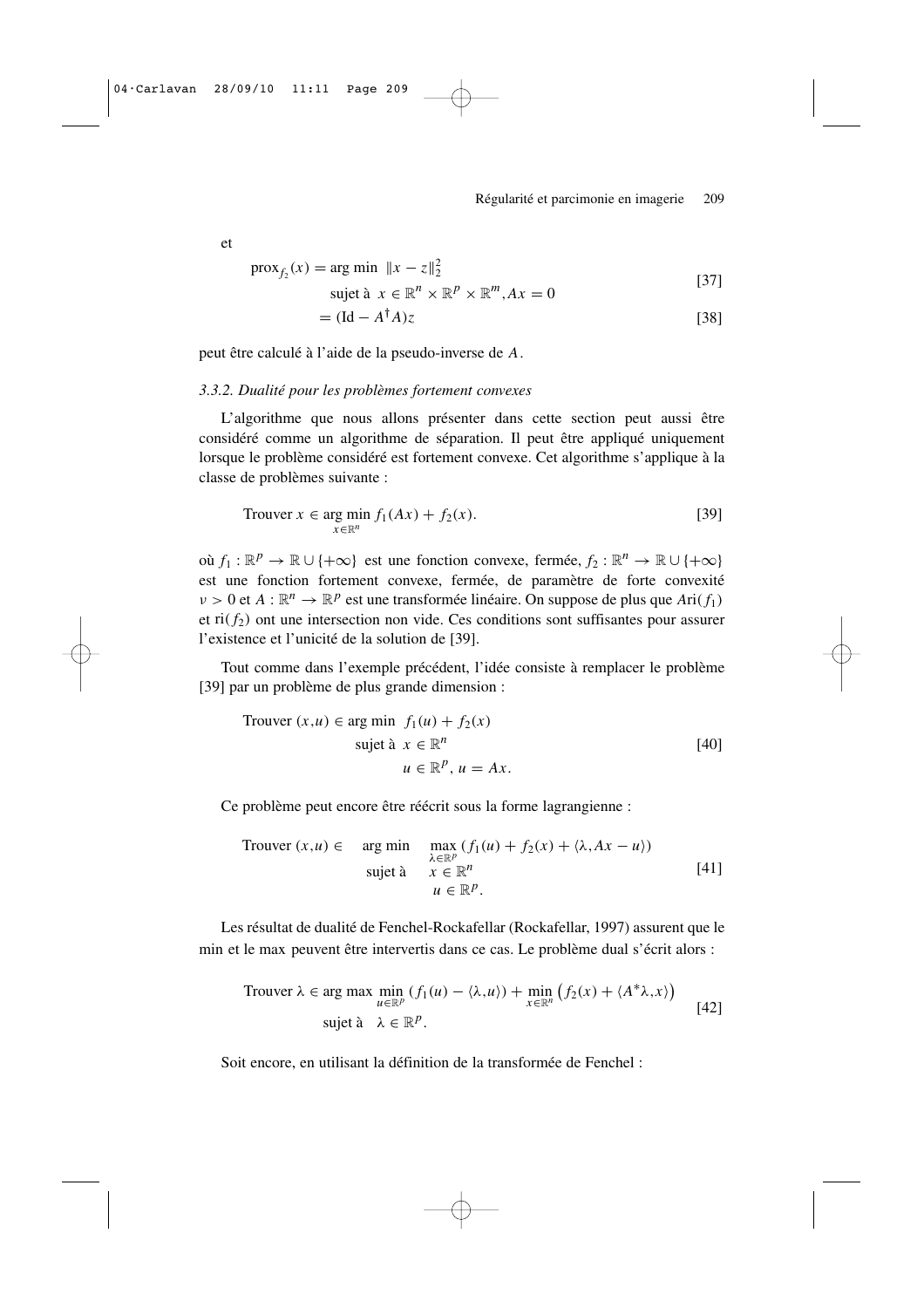Trouver 
$$
λ ∈ arg min f_1^*(λ) + f_2^*(-A^*λ)
$$
  
sujet à  $λ ∈ ℝp$ . [43]

Le problème [43] est souvent appelé problème dual à [39]. L'intérêt de cette formulation duale est que sous l'hypothèse de forte convexité de  $f_2$ ,  $f_2^*$  est différentiable à gradient  $\frac{1}{v}$ -Lispchitz. Le problème [43] est donc la somme d'une fonction différentiable et d'une fonction convexe et les algorithmes de forwardbackward splitting ou de Nesterov peuvent être appliqués. De plus, la solution *x* ∗ de [39] est liée aux solutions  $\lambda^*$  de [43] par la relation suivante :  $x^* = \nabla f_2^*(-A^*\lambda)$ . Résoudre le problème dual permet donc de retrouver la solution primale.

Nous illustrons le principe de cet algorithme sur le problème suivant :

Trouver 
$$
u \in \arg \min \frac{1}{2} \|u - z\|_2^2 + \|Du\|_1
$$

\nsujet à  $u \in \mathbb{R}^n$ 

\n[44]

La fonction  $u \mapsto \frac{1}{2} ||u - z||_2^2$  est fortement convexe de paramètre de forte convexité 1. Le problème dual [43] s'écrit dans ce cas :

Trouver 
$$
\lambda \in \arg \min_{2} \frac{1}{2} ||D^* \lambda||_2^2 - \langle x^0, D^* \lambda \rangle
$$
  
sujet à  $\lambda \in \mathbb{R}^p$ ,  $||\lambda||_{\infty} \leq 1$ . [45]

Ce problème peut être résolu par une technique de type descente de gradient projeté :

$$
\lambda^{k+1} = \Pi_{\{\lambda, \|\lambda\|_{\infty} \leq 1\}} \left( \lambda^k - t^k D(D^* \lambda^k - x^0) \right), \tag{46}
$$

ou par les techniques accélérées de Nesterov (Weiss *et al.*, 2009). Le principe décrit ici est une généralisation de l'algorithme de (Chambolle, 2004).

#### *3.3.3. La technique des directions alternées*

Le dernier algorithme que nous présentons est celui que nous avons utilisé pour réaliser nos comparaisons expérimentales. Il présente l'avantage d'être très général et de mener à des temps de calculs très raisonnables. Cet algorithme est adapté à la classe de problèmes suivante :

Trouver 
$$
(x, y) \in \arg \min f_1(x) + f_2(y)
$$

\nsujet à  $Ax + By = a$ 

\n $x \in \mathbb{R}^n, y \in \mathbb{R}^m$ 

où :

 $-f_1: \mathbb{R}^n \to \mathbb{R} \cup \{+\infty\}$  et  $f_2: \mathbb{R}^m \to \mathbb{R} \cup \{+\infty\}$  sont deux fonctions convexes et fermées.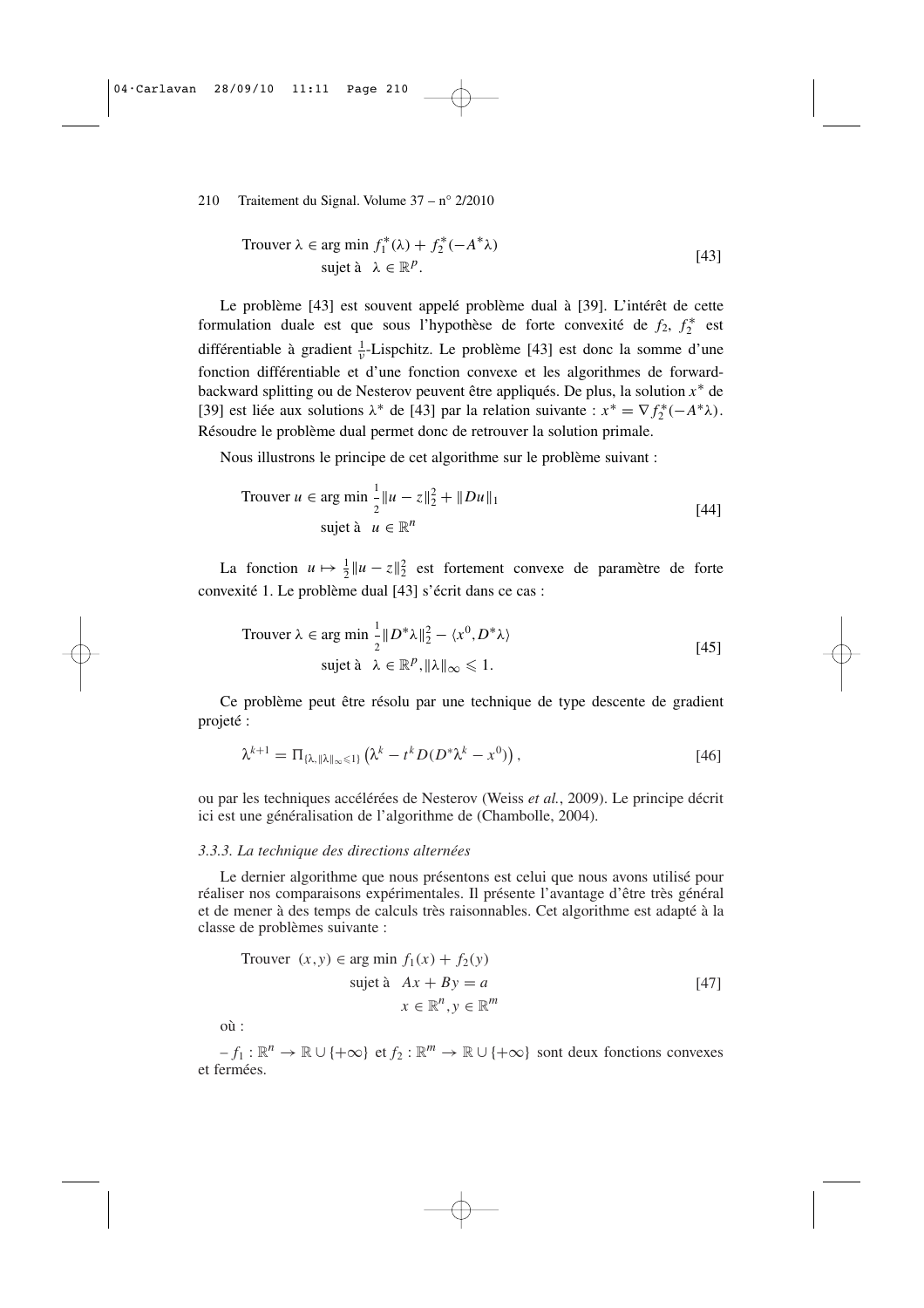$A \in \mathbb{R}^{l \times n}$  et  $B \in \mathbb{R}^{l \times m}$  sont deux applications linéaires.

 $− a ∈ ℝ<sup>l</sup>$  est un vecteur donné.

L'algorithme des directions alternées repose fortement sur un outil appelé lagrangien augmenté. En attachant un multiplicateur de Lagrange  $\lambda \in \mathbb{R}^l$  à la contrainte linéaire [47], le lagrangien augmenté s'écrit :

$$
\mathcal{L}(x, y, \lambda) := f_1(x) + f_2(y) + \langle \lambda, Ax + By - a \rangle + \frac{\beta}{2} \|Ax + By - a\|_2^2 \tag{48}
$$

où β > 0 est un paramètre qui permet de favoriser la contrainte linéaire  $Ax + By = a$  (Glowinski, 1984). L'idée de la technique de minimisation par directions alternées consiste à minimiser le lagrangien augmenté de façon alternative suivant *x*, *y* puis  $\lambda$  de manière à trouver un point selle du lagrangien augmenté. Ce schéma s'écrit ainsi :

*Algorithme 5. Technique des directions alternées pour résoudre [47]*

**Entrées** : Le nombre maximal d'itérations *N* ;

Un point de départ  $x^0 \in \mathbb{R}^n$ ;

Un point de départ  $y^0 \in \mathbb{R}^m$ ;

Un point de départ  $\lambda^0 \in \mathbb{R}^l$ ;

La valeur des paramètres  $\gamma > 0$  et de  $\beta > 0$ ;

**Sorties** :  $(x^N, y^N)$ , une estimée d'un élément de  $X^* \times Y^*$ .

**début**

pour *k allant de* 0 à *N* – 1 **faire**

\nEtape 1. 
$$
x^{k+1} = \arg \min \mathcal{L}(x, y^k, \lambda^k)
$$
sujet à 
$$
x \in \mathbb{R}^n
$$
.

\nEtape 2. 
$$
y^{k+1} = \arg \min \mathcal{L}(x^{k+1}, y, \lambda^k)
$$
sujet à 
$$
y \in \mathbb{R}^m
$$
.

\nEtape 3. 
$$
\lambda^{k+1} = \lambda^k + \beta \gamma (Ax^{k+1} + By^{k+1} - a)
$$
.

\nfin

**fin**

Le paramètre  $\gamma$  est un paramètre de relaxation qui doit appartenir à l'intervalle  $]0, \frac{\sqrt{5}+1}{2}[$  pour que  $\{(x^k, y^k)\}$  converge vers l'ensemble des minimiseurs (Glowinski, 1984). Le paramètre  $\beta$  permet de contrôler l'attache à la contrainte  $Ax + By = a$ . Plus il est grand, plus cette contrainte sera respectée au fil des itérations.

Nous illustrons le fonctionnement de ce schéma, l'appliquant au problème inverse [11] :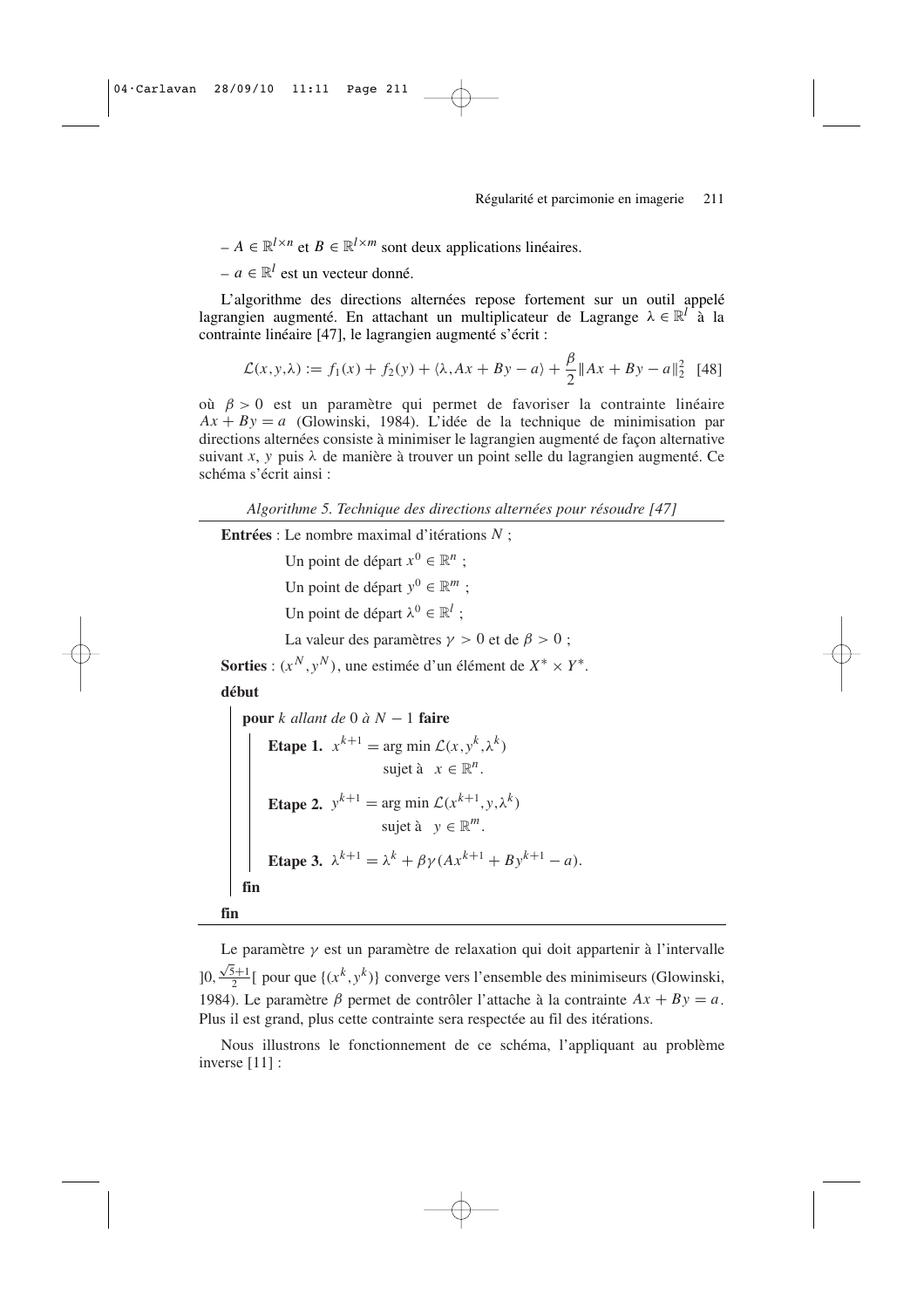212 Traitement du Signal. Volume 37 – n° 2/2010

Trouver 
$$
u \in \arg\min_{u \in \mathbb{R}^n} \Upsilon(\Phi u - z) + \tau \|Du\|_1
$$

\n[49]

Pour transformer le problème [49] en [47], on remarque d'abord qu'il est équivalent à :

Trouver 
$$
(u, v, w) \in \arg \min \Upsilon(v - z) + \tau \|w\|_1
$$

\nsujet à  $u \in \mathbb{R}^n$ 

\n $v \in \mathbb{R}^m$ ,  $v = \Phi u$ 

\n $w \in \mathbb{R}^p$ ,  $w = Du$ 

\n[50]

En posant :

$$
x = \begin{pmatrix} v \\ w \end{pmatrix} \in \mathbb{R}^m \times \mathbb{R}^p, \ B = \begin{bmatrix} \Phi \\ D \end{bmatrix}, \ A = -\text{Id}, \ a = \begin{pmatrix} z \\ 0 \end{pmatrix} \tag{51}
$$

$$
f_1(x) = \Upsilon(v) + \tau \|w\|_1 \text{ et } f_2(u) = 0
$$
 [52]

le problème [49] est peut donc être réécrit :

Trouver 
$$
(u, x) \in \text{arg min } f_1(x) + f_2(u)
$$

\nsujet à  $Ax + Bu = a$ 

\n
$$
x \in \mathbb{R}^m \times \mathbb{R}^p, u \in \mathbb{R}^n
$$
\n[53]

Avec ces notations, le lagrangien augmenté s'écrit :

$$
\mathcal{L}(x, u, \lambda) := f_1(x) + \langle \lambda, Bu - x - a \rangle + \frac{\beta}{2} || Bu - a - x ||_2^2
$$
 [54]

β

La première étape de l'algorithme consiste à calculer :

$$
x^{k+1} = \arg \min_{x} f_1(x) + \langle \lambda^k, Bu^k - x - a \rangle + \frac{\beta}{2} ||Bu^k - a - x||_2^2
$$
  
subject  $\mathbf{a} \times \in \mathbb{R}^m \times \mathbb{R}^p$   

$$
= \arg \min_{\mathbf{a}} \frac{1}{\beta} f_1(x) + \frac{1}{2} ||Bu^k - a + \frac{\lambda^k}{\beta} - x||_2^2
$$
  
subject  $\mathbf{a} \times \in \mathbb{R}^m \times \mathbb{R}^p$   

$$
= \text{prox}_{\frac{1}{\beta} f_1} (Bu^k - a + \frac{\lambda^k}{\beta})
$$
 [55]

avec :

$$
\text{prox}_{\frac{1}{\beta}f_1}(x) = \begin{pmatrix} \text{prox}_{\frac{1}{\beta}\Upsilon}(v) \\ \text{shrink}_{\tau/\beta}(w) \end{pmatrix}
$$
 [56]

La deuxième étape de l'algorithme consiste à résoudre :

$$
u^{k+1} = \arg \min_{\lambda} \langle \lambda^k, Bu - x^k - a \rangle + \frac{\beta}{2} || Bu - a - x^k ||_2^2
$$
  
subject  $\mathbf{\hat{a}} \quad u \in \mathbb{R}^n$   

$$
= \arg \min_{\mathbf{\hat{b}}} \frac{\beta}{2} || Bu + \frac{\lambda^k}{\beta} - a - x^k ||_2^2
$$
  
subject  $\mathbf{\hat{a}} \quad u \in \mathbb{R}^n$ . [57]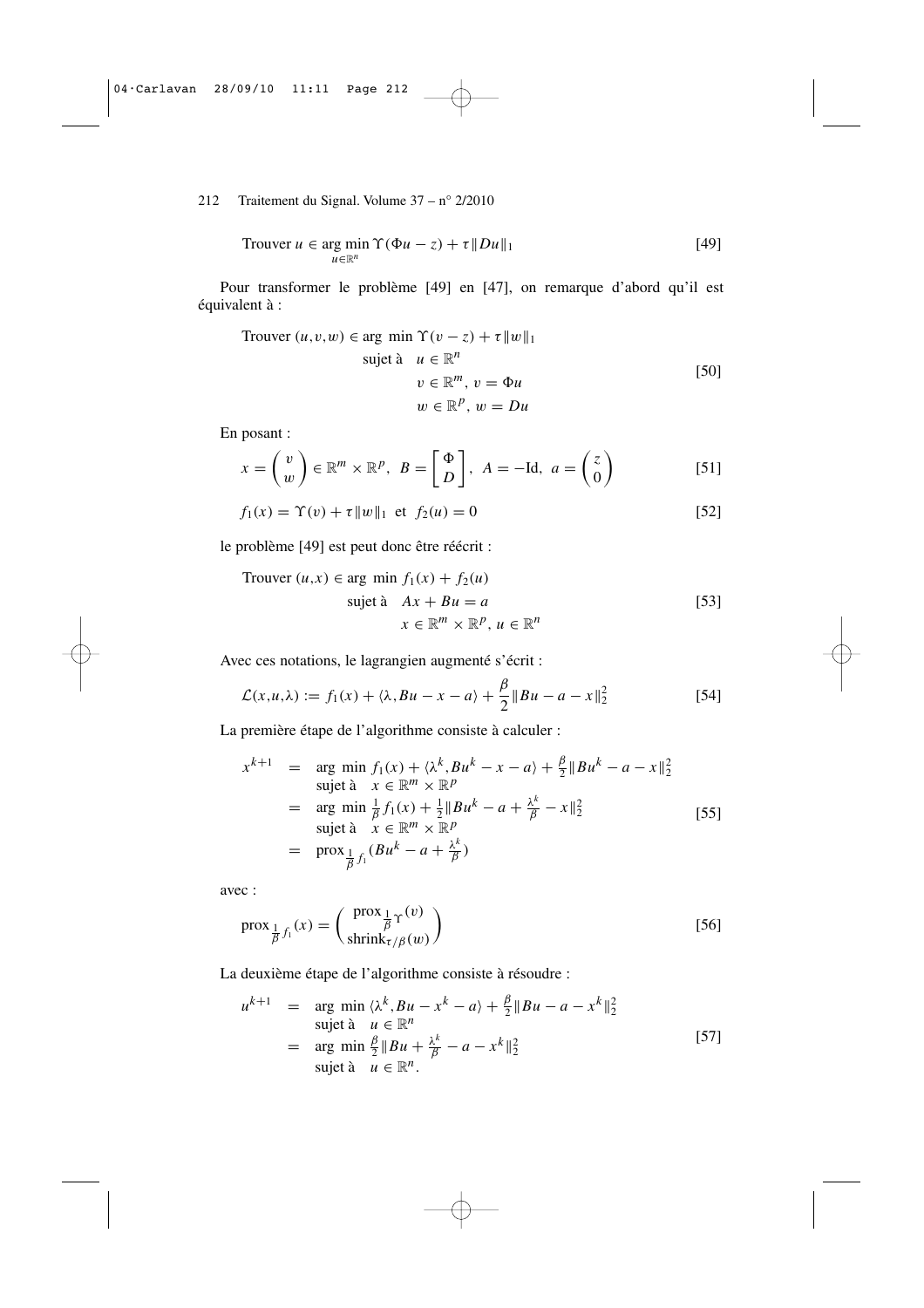*u k*+<sup>1</sup> est donc la solution du système linéaire semi défini positif :

$$
B^*Bu = B^* \left( a + x^k - \frac{\lambda^k}{\beta} \right). \tag{58}
$$

On remarque ici qu'il s'agit d'inverser  $B^*B = \Phi^*\Phi + D^*D$  ce qui est en général mieux conditionné Ф<sup>∗</sup>Ф. Très souvent en imagerie, la transformée B<sup>∗</sup>B possède une structure particulière qui peut être exploitée numériquement pour résoudre [58]. Les exemples typiques sont les matrices creuses ou les matrices circulantes. Cette remarque est utilisée dans (Ng *et al*., 2009) par exemple pour obtenir des algorithmes rapides. Les systèmes peuvent aussi être résolus par des techniques standard de type gradient conjugué. Dans les expériences menées dans la section expérimentale, pas plus de 6 itérations de gradient conjugué permettent d'obtenir une précision suffisante. Notons que les sous-problèmes 1 et 2 peuvent être résolus de manière inexacte, ce qui préserve la convergence de l'algorithme (He *et al*., 2002) sous certaines conditions.

Finalement, l'algorithme permettant de résoudre [49] est donné à l'algorithme 6.

*Algorithme 6. Technique des directions alternées pour résoudre [49]*

**Entrées** : Le nombre maximal d'itérations *N* ;

Un point de départ  $x^0 = \begin{pmatrix} v^0 \\ w^0 \end{pmatrix}$  $w^0$  $\Big) \in \mathbb{R}^m \times \mathbb{R}^p;$ Un point de départ  $u^0 \in \mathbb{R}^n$ ; Un point de départ  $\lambda^0 \in \mathbb{R}^l$ ; Deux paramètres  $\gamma > 0$  et  $\beta > 0$ ; **Sorties** : *u <sup>N</sup>*, une estimée d'un élément de *X* ∗ . **début pour** *k allant de* 0 *à N* − 1 **faire Etape 1**  $x^{k+1} = \text{prox}_{\frac{1}{\beta}f_1}$  $\left(\frac{Bu^k-a+\frac{\lambda^k}{\beta}\right)$ β  $\setminus$ **Etape 2.**  $u^{k+1} = (B^*B)^{-1}B^* \left(a + x^k - \frac{\lambda^k}{\beta}\right)$ β  $\setminus$ **Etape 3.**  $\lambda^{k+1} = \lambda^k + \beta \gamma (Ax^{k+1} + Bu^{k+1} - a).$ **fin fin**

Cet algorithme est très flexible et permet de résoudre aussi bien des problèmes contraints que lagrangiens, avec tous types de bruits. La seule différence si on change le terme d'attache aux données est le terme prox  $\frac{1}{\beta} \gamma(w_1)$  qui intervient à l'étape 1.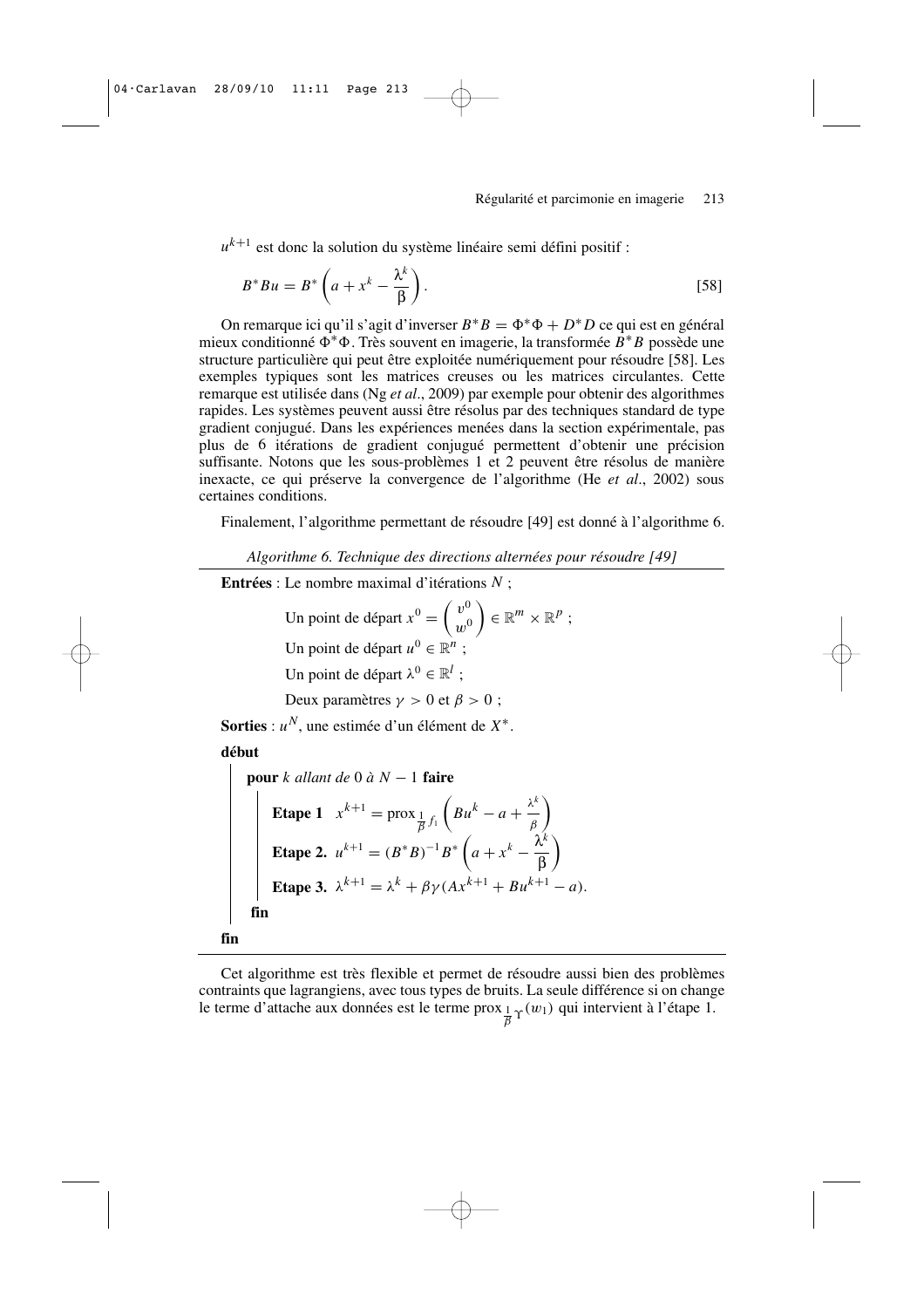#### *3.4. Tableau récapitulatif*

Dans cette section, nous résumons les principaux aspects des algorithmes présentés dans cet article. Les techniques de minimisation présentées s'appliquent toutes au formalisme suivant :

$$
\text{Trouver } \min_{x \in \mathbb{R}^n} f(x) = f_1(Ax) + f_2(Bx) \tag{59}
$$

où *f*<sup>1</sup> et *f*<sup>2</sup> sont deux fonctions convexes fermées de domaine non vide et *A* et *B* sont deux transformées linéaires. Malheureusement, pour le moment, il ne semble pas qu'il existe un algorithme qui soit le mieux adapté (en terme de mémoire, temps de calcul et précision) à la minimisation de toutes les instances de [59] et nous espérons que cet article aidera le lecteur à orienter ses choix vers une des différentes méthodes existantes, en fonction de son problème. Ce choix doit dépendre fortement des caractéristiques du problème telles que la différentiabilité ou la différentiabilité partielle, la capacité de résoudre rapidement des systèmes linéaires, le calcul d'opérateurs proximaux...

Le tableau 2 résume les caractéristiques de chaque algorithme. Les colonnes  $f_1$  et *f*<sup>2</sup> indiquent le type d'hypothèse nécessaire en plus de la convexité pour appliquer l'algorithme. Les colonnes prox<sub>*f*1</sub> et prox<sub>*f*2</sub> indiquent s'il faut être capable de calculer les opérateurs proximaux des fonctions *f*<sup>1</sup> et *f*2. La colonne **Pseudo-inv.** indique s'il faut être capable de calculer la pseudo inverse de *A* et/ou de *B*. La colonne **Sys. lin.** indique s'il est nécessaire de résoudre des systèmes linéaires. La colonne **Taux de conv.** indique les taux de convergences théoriques connus à ce jour pour les différentes méthodes. Un taux de convergence en  $O\left(\frac{1}{k}\right)$  indique que la suite  $\{x^k\}$ satisfait  $f(x^k) - f(x^*) \le O\left(\frac{1}{k}\right)$  où  $x^*$  est une solution du problème de minimisation.

#### *3.5. Discussion*

Nous avons présenté de nombreux algorithmes et espérons avoir donné quelques pistes au lecteur pour lui permettre de résoudre son problème. Pour un même problème, il est probable que plusieurs algorithmes soient des candidats potentiels et le lecteur pourrait apprécier voir des comparaisons expérimentales. Nous n'avons pas mis de courbes comparatives de l'efficacité des méthodes, car ceci nous semble forcément incomplet.

En effet, d'un problème à une autre, la liste des candidats utilisables change fortement et le candidat idéal dépend de très nombreux paramètres (structures des transformées linéaires (inversibilité, Toeplitz, rang faible, creuse,...), structures des fonctions (Lipschitz, fortement convexes, simples), structures des contraintes (pas de contrainte, contraintes simples, contraintes complexes), structure de l'ordinateur (calcul simple, FPGA, parallélisation CPU/GPU)).

Nous nous permettons tout de même une recommandation pour les problèmes classiques en imagerie : les techniques de directions alternées (qui peuvent être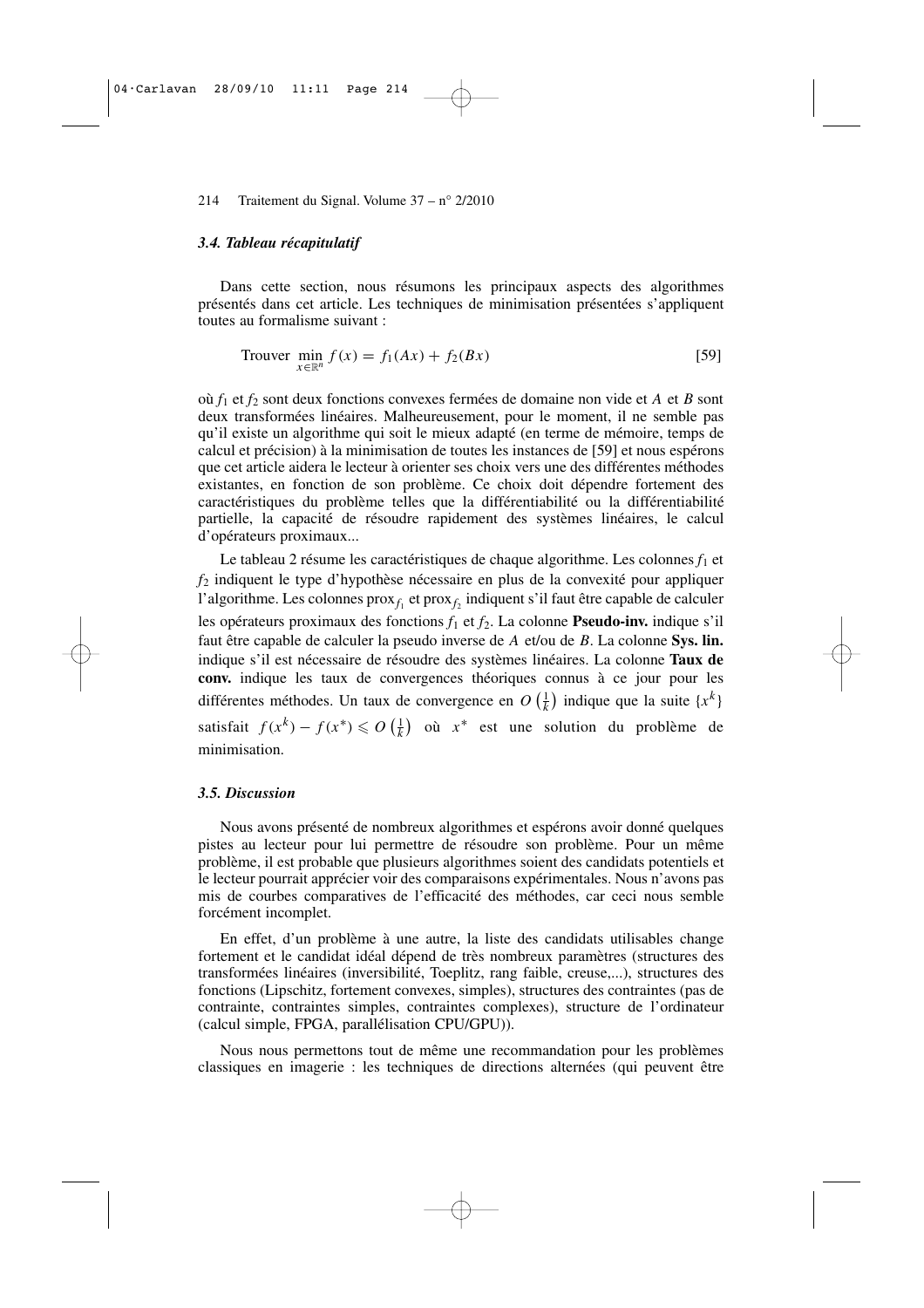|                       | $f_1$                  | $f_2$             | $prox_{f_1}$              | $prox_{f_2}$         | Pseudo-inv.  | Sys. lin.        | Taux de conv.                 |
|-----------------------|------------------------|-------------------|---------------------------|----------------------|--------------|------------------|-------------------------------|
| Sous-gradient projeté | Lipschitz              | Lipschitz         | $\boldsymbol{x}$          | X                    | X            | $\boldsymbol{x}$ | $\overline{\sqrt{k}}$         |
| Forward-Backward      | $\nabla f_1$ Lipschitz |                   | $\boldsymbol{x}$          | ✓                    | X            | X                | $O\left(\frac{1}{k}\right)$   |
| <b>Nesterov</b>       | $\nabla f_1$ Lipschitz |                   | $\boldsymbol{\mathsf{x}}$ | ✓                    | Х            | X                | $O\left(\frac{1}{k^2}\right)$ |
| Lissage               |                        |                   | ✓                         | ✓                    | X            | X                | $O\left(\frac{1}{k}\right)$   |
| Douglas-Rachford (1)  |                        |                   | $prox_{f_1 \circ A}$      | $prox_{f_1 \circ B}$ | Х            | X                | mal connu                     |
| Douglas-Rachford (2)  |                        |                   | ✓                         | ✓                    | $\checkmark$ | X                | mal connu                     |
| Méthode duale         |                        | Fortement convexe | ✓                         | ✓                    | X            | X                | $\bm{O}$<br>$\frac{1}{k^2}$   |
| Directions alternées  |                        |                   | ✓                         | ✓                    | Х            | $\checkmark$     | mal connu                     |

# Tableau 2. Quelques caractéristiques des différents algorithmes présentés dans cet article ( $\checkmark$  pour oui,  $\checkmark$  pour non);<br>nous rappelons que f<sub>1</sub> et f<sub>2</sub> sont au minimum des fonctions convexes fermées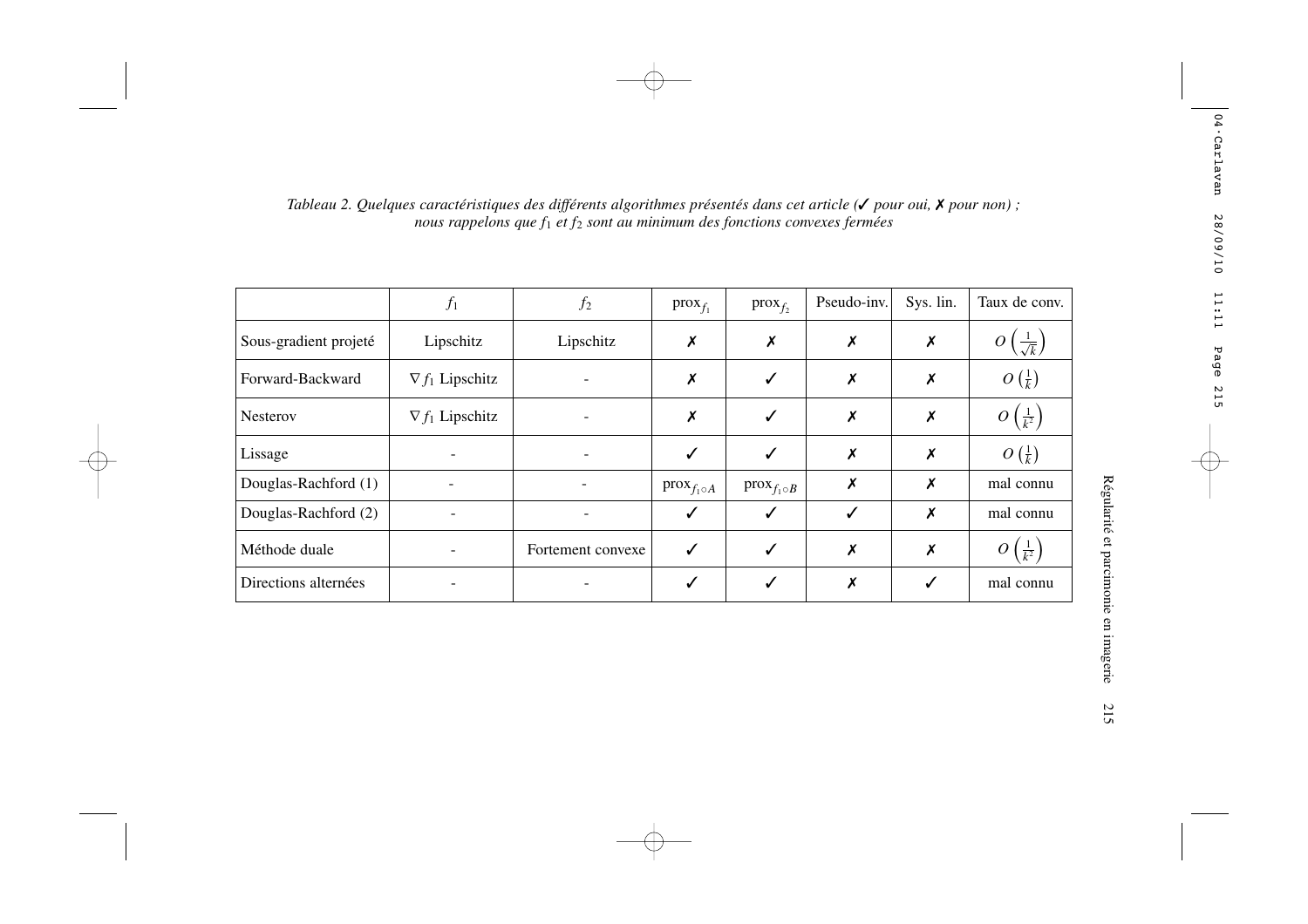dérivées des algorithmes de type Douglas-Rachford), sont très flexibles et s'adaptent à de nombreux problèmes, pour peu que les transformées linéaires soient rapidement inversibles. Un lecteur encore peu averti souhaitant s'attaquer rapidement une grande classe de problèmes différents peut donc avoir intérêt à commencer à tester les techniques de directions alternées ou de Douglas-Rachford.

#### **4. Conclusion**

Nous avons présenté dans cet article des méthodes de résolution de problèmes inverses régularisés sur des normes *l* 1 . Différents modèles de régularisation reposant sur des normes *l* 1 ont été décrits et nous avons tenté de les comparer théoriquement et expérimentalement. Il n'existe malheureusement pas de méthode générale, les performances tant en termes de temps de calcul que de qualité visuelle ou numérique dépendent du problème considéré. Le type de régularisation et le type d'algorithme doivent être adaptés à chaque problème et nous avons tenté de donner les informations nécessaires pour le choix de ces éléments.

#### **Bibliographie**

- Aujol J.-F. (2009). « Some first-order algorithms for total variation based image restoration », *Journal of Mathematical Imaging and Vision*, vol. 34, n° 3, p. 307-327, juillet.
- Bect J., Blanc-Féraud L., Aubert G., Chambolle A. (2004). « A l1-unified variational framework for image restoration », *Proc. European Conference on Computer Vision*, Prague, République tchèque, p. 1-13, mai.
- Boyd S., Vandenberghe L. (2004). *Convex Optimization*, Cambridge University Press, mars.
- Candès E., Demanet L., Donoho D., Ying L. (2006). « Fast Discrete Curvelet Transforms », *Multiscale Modeling & Simulation*, vol. 5, n° 3, p. 861-899.
- Chambolle A. (2004). « An algorithm for total variation minimization and applications », *Journal of Mathematical Imaging and Vision*, vol. 20, n° 1, p. 89-97.
- Chambolle A., DeVore R. A., Lee N.-Y., Lucier B. J. (1996). « Nonlinear Wavelet Image Processing: Variational Problems, Compression, and Noise Removal through Wavelet Shrinkage », *IEEE Trans. Image Processing*, vol. 7, p. 319-335.
- Chaux C., Pesquet J.-C., Pustelnik N. (2009). « Nested iterative algorithms for convex constrained image recovery problems », *SIAM Journal on Imaging Sciences*, Juin.
- Chen S. S., Donoho D. L., Saunders M. A. (1998). « Atomic Decomposition by Basis Pursuit », *SIAM Journal on Scientific Computing*, vol. 20, n° 1, p. 33-61.
- Combettes P. L. (2009). « Iterative construction of the resolvent of a sum of maximal monotone operators », *Journal of Convex Analysis*, vol. 16, n° 4, p. 727-748.
- Combettes P. L., Pesquet J.-C. (2007). « A Douglas-Rachford splitting approach to nonsmooth convex variational signal recovery », *IEEE Journal of Selected Topics in Signal Processing*, décembre.
- Combettes P. L., Pesquet J.-C. (2010). *Proximal Splitting Methods in Signal Processing*, Springer-Verlag, New York.
- Combettes P. L., Wajs V. R. (2005). « Signal Recovery by Proximal Forward-Backward Splitting », *Multiscale Modeling & Simulation*, vol. 4, n° 4, p. 1168-1200.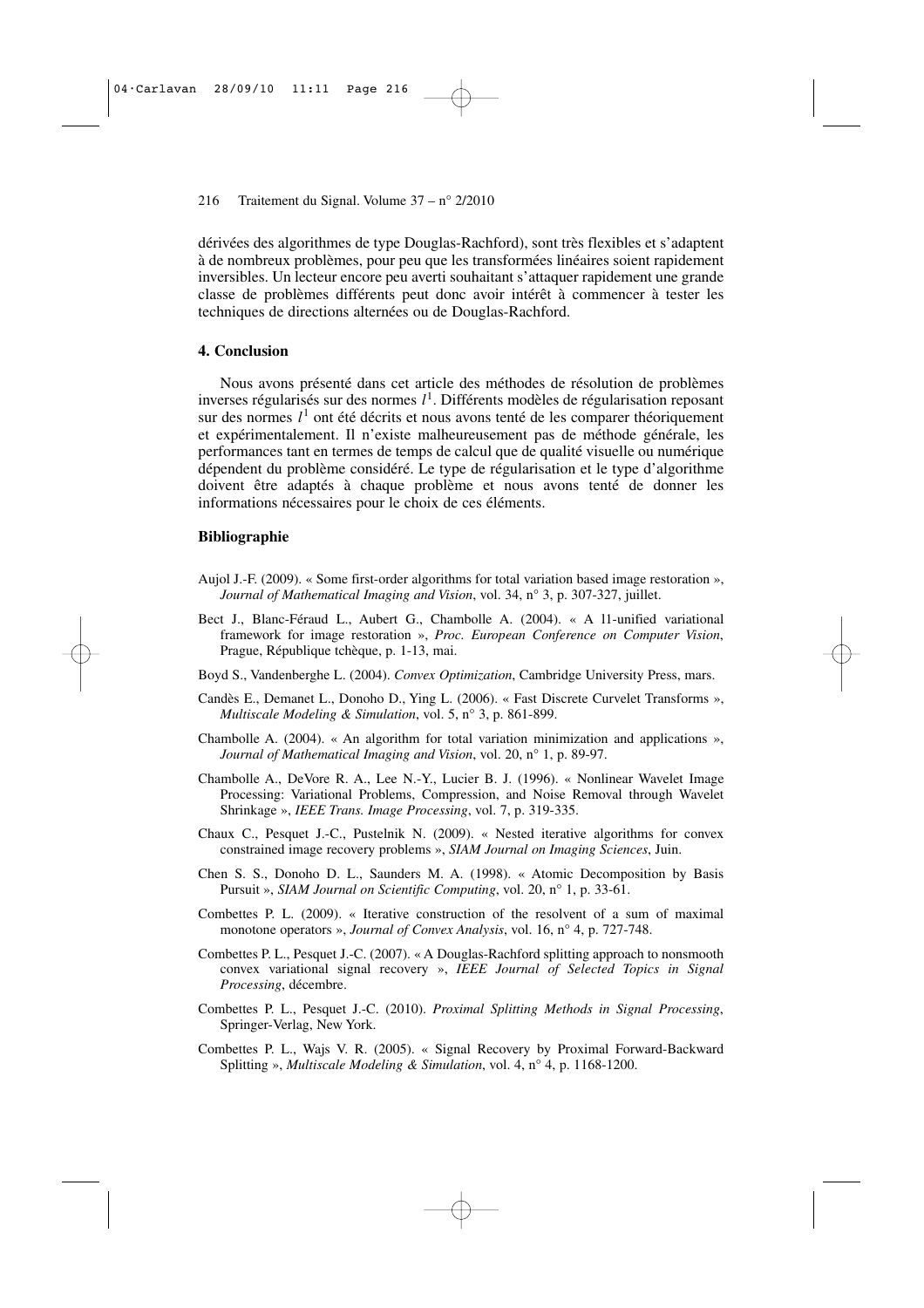- Daubechies I. (1992). *Ten lectures on wavelets, Society for Industrial and Applied Mathematics*, Philadelphia, PA, USA.
- Daubechies I., Defrise M., Mol C. D. (2004). « An iterative thresholding algorithm for linear inverse problems with a sparsity constraint », *Communications on Pure and Applied Mathematics*, vol. 57, n° 11, p. 1413-1457.
- Donoho D. (1995). « De-noising by soft-thresholding », *IEEE transactions on Information Theory*, vol. 41, n° 3, p. 613-627.
- Douglas J., Rachford H. (1956). « On the numerical solution of heatconduction problems in two or three space variables », *Trans.Amer.Math.Soc.*, décembre.
- Dupé F., Fadili J., Starck J. (2009). « A proximal iteration for deconvolving Poisson noisy images using sparse representations », *IEEE Transactions on Image Processing*, vol. 18, n° 2, p. 310-321.
- Elad M., Milanfar P., Rubinstein R. (2007). « Analysis versus synthesis in signal priors », *Inverse Problems*, vol. 23, n° 3, p. 947-968.
- Figueiredo M. A. T., Nowak R. D. (2003). « An EM algorithm for wavelet-based image restoration », *IEEE Transactions on Image Processing*, vol. 12, n° 8, p. 906-916, août.
- Fuchs J. (2005). « Recovery of exact sparse representations in the presence of bounded noise », *IEEE Transactions on Information Theory*, vol. 51, n° 10, p. 3601-3608.
- Gaetan C., Guyon X. (eds) (2008). *Modélisation et statistique spatiales*, Springer.
- Geman S., Geman D. (1984). « Stochastic relaxation, Gibbs distributions, and the Bayesian relation of images », *IEEE Transactions on Pattern Analysis and Machine Intelligence*, vol. 6, p. 721-741.
- Gibson J. D., Bovik A. (eds) (2000). *Handbook of Image and Video Processing*, Academic Press, Inc., Orlando, FL, USA.
- Glowinski R. (1984). *Numerical Methods for Nonlinear variation al Problems*, Springer-Verlag.
- Golub G., Van Loan C. (1996). *Matrix computations*, Johns Hopkins Univ Pr.
- Hamza B., Krim H. (2001). « Image denoising : A nonlinear robust statistical approach », *IEEE Transactions on Signal Processing*, vol. 49, n° 12, p. 3045-3054.
- He B., Liao L.-Z., Han D., Yang H. (2002). « A new inexact alternating directions method for mo-notone variational inequalities », *Journal on Mathematical Programming*, vol. 92, n° 1, p. 103-118.
- Idier J. (ed.) (2001). *Approche bayésienne pour les problèmes inverses*, Traité IC2, Série traitement du signal et de l'image, Hermès, Paris, novembre.
- Kirsch A. (1996). *An introduction to the mathematical theory of inverse problems*, Springer Verlag.
- Le Pennec E., Mallat S. (2005). « Sparse geometric image representations with bandelets », *IEEE Transactions on Image Processing*, vol. 14, n° 4, p. 423-438.
- Lions P., Mercier B. (1979). « Splitting algorithms for the sum of two nonlinear operators », *SIAM Journal on Numerical Analysis*, vol. 16, n° 6, p. 964-979.
- Lucy L. (1974). « An iterative technique for rectification of observed distributions », *The Astronomical Journal*, vol. 79, n° 6, p. 745-765.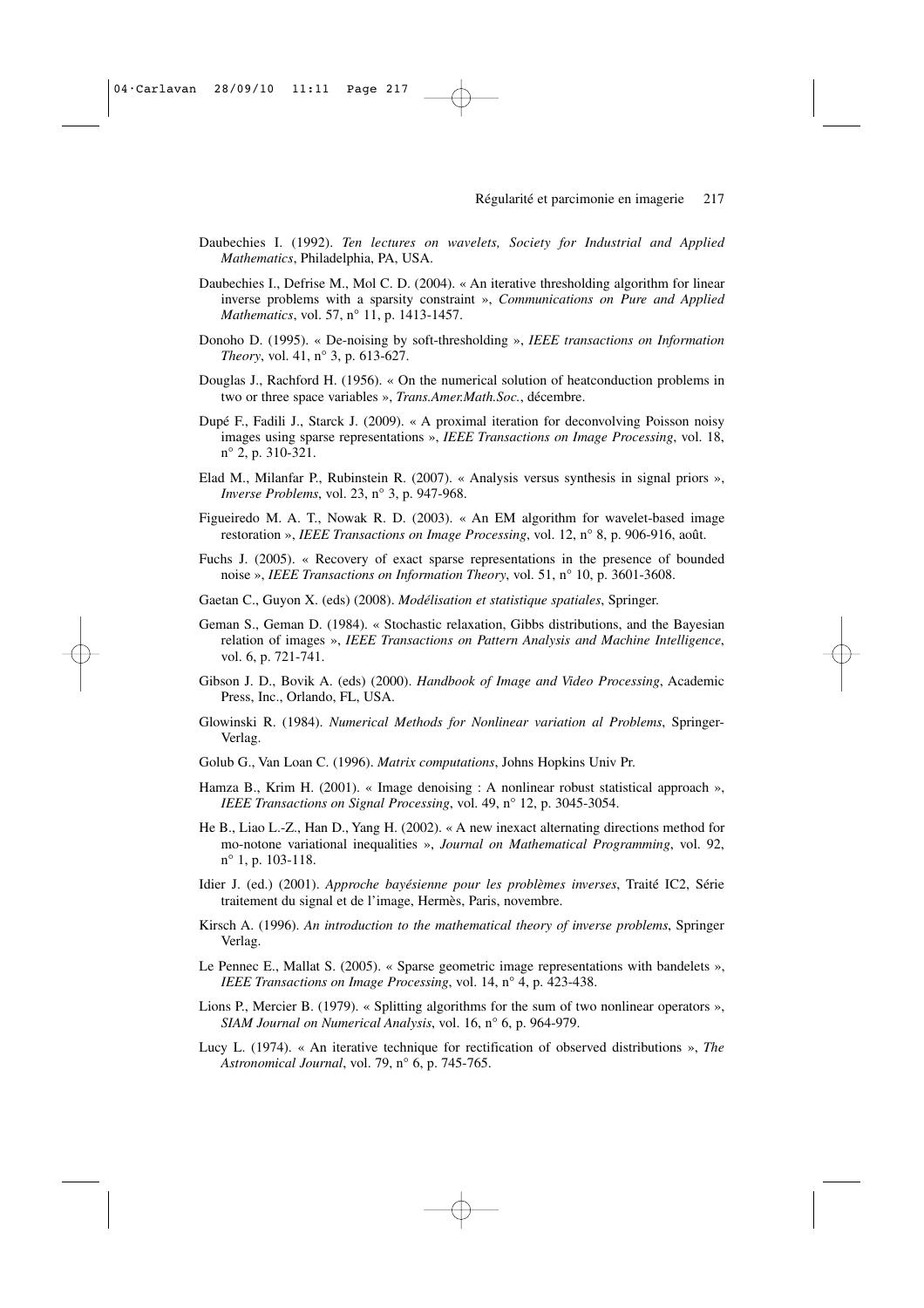- Nemirovsky A. (1992). « Information-based complexity of linear operator equations », *Journal of Complexity*, vol. 8, n° 2, p. 175.
- Nesterov Y. (2004). *Introductory lectures on convex optimization. A basic course*, Kluwer.
- Nesterov Y. (2005). « Smooth minimization of non smooth functions », *Mathematical Programming, Ser. B*.
- Nesterov Y. (2007). « Gradient methods for minimizing composite objective function », *CORE Discussion Paper 2007/76*.
- Nesterov Y. (2009). « Primal-dual subgradient methods for convex problems », *Mathematical Programming, Ser. B*.
- Nesterov Y., Nemirovsky A. (1994). *Interior-Point polynomial methods in convex programming*, vol. 13, SIAM Studies in Applied Mathematics.
- Ng M., Weiss P., Yuang X. (2009). « Solving Constrained Total-Variation Image Restoration and Reconstruction Problems via Alternating Direction Methods », *ICM Research Report*.
- Nikolova M. (2004). « A variational approach to remove outliers and impulse noise », *Journal of Mathematical Imaging and Vision*, vol. 20, n° 1, p. 99-120.
- Polyak B. (1987). *Introduction to optimization*, Optimization Software, Publications Division, New York.
- Rockafellar R. (1997). *Convex analysis*, Princeton university press.
- Rudin L. I., Osher S., Fatemi E. (1992). « Nonlinear total variation based noise removal algorithms », *Physica D*, vol. 60, p. 259-268.
- Selesnick I. W., Baraniuk R. G., Kingsbury N. G. (2005). « The Dual-Tree Complex Wavelet Transform », *IEEE Signal Processing Magazine*, vol. 22, n° 6, p. 123-151, Nov.
- Selesnick I. W., Figueiredo M. A. T. (2009). « Signal restoration with overcomplete wavelet trans-forms: comparison of analysis and synthesis priors », vol. 7446, SPIE.
- Weiss P. (2009). *Algorithmes rapides d'optimisation convexe. Application à la reconstruction d'images et à la détection de changements*, Thèse de doctorat à l'université de Nice Sophia-Antipolis.
- Weiss P., Blanc-Féraud L., Aubert G. (2009). « Efficient schemes for total variation minimization under constraints in image processing », *SIAM journal on Scientific Computing*, vol. 31, n° 3, p. 2047-2080.

Article reçu le 01/10/2009 Accepté le 15/05/2010